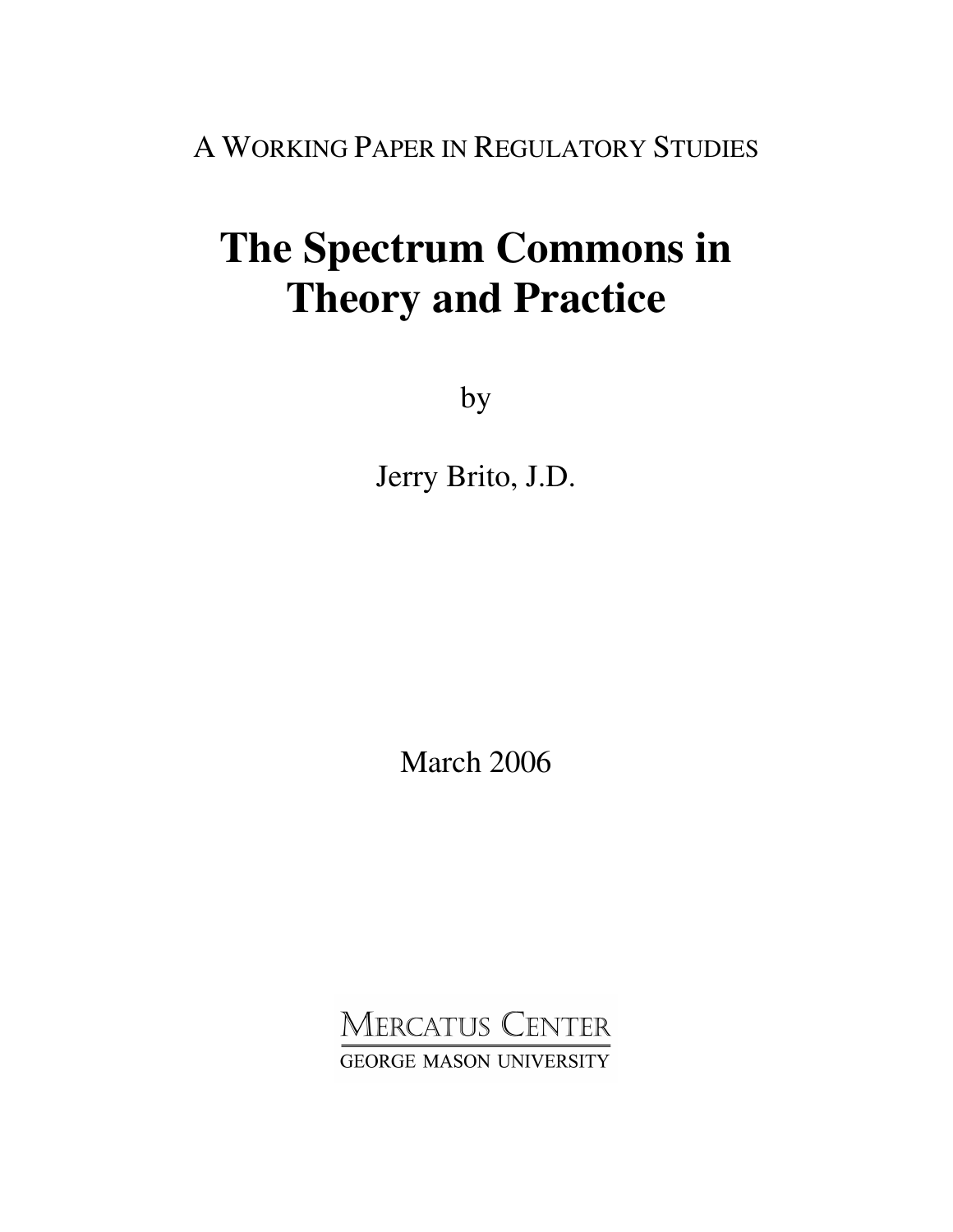# **The Spectrum Commons in Theory and Practice**

by

# Jerry Brito †

### **Contents**

| H. |       |
|----|-------|
|    |       |
|    |       |
|    |       |
|    |       |
|    |       |
|    | $-27$ |
|    |       |
|    |       |
|    |       |

<sup>†</sup> Legal Fellow, Regulatory Studies Program, Mercatus Center at George Mason University. The author would like to thank Tom Hazlett, Tom Whitehead, Lisa Sockett, and Jerry Ellig for their guidance, help and support. This paper is one in a series of working papers from the Mercatus Center's Regulatory Studies Program and does not represent an official position of George Mason University.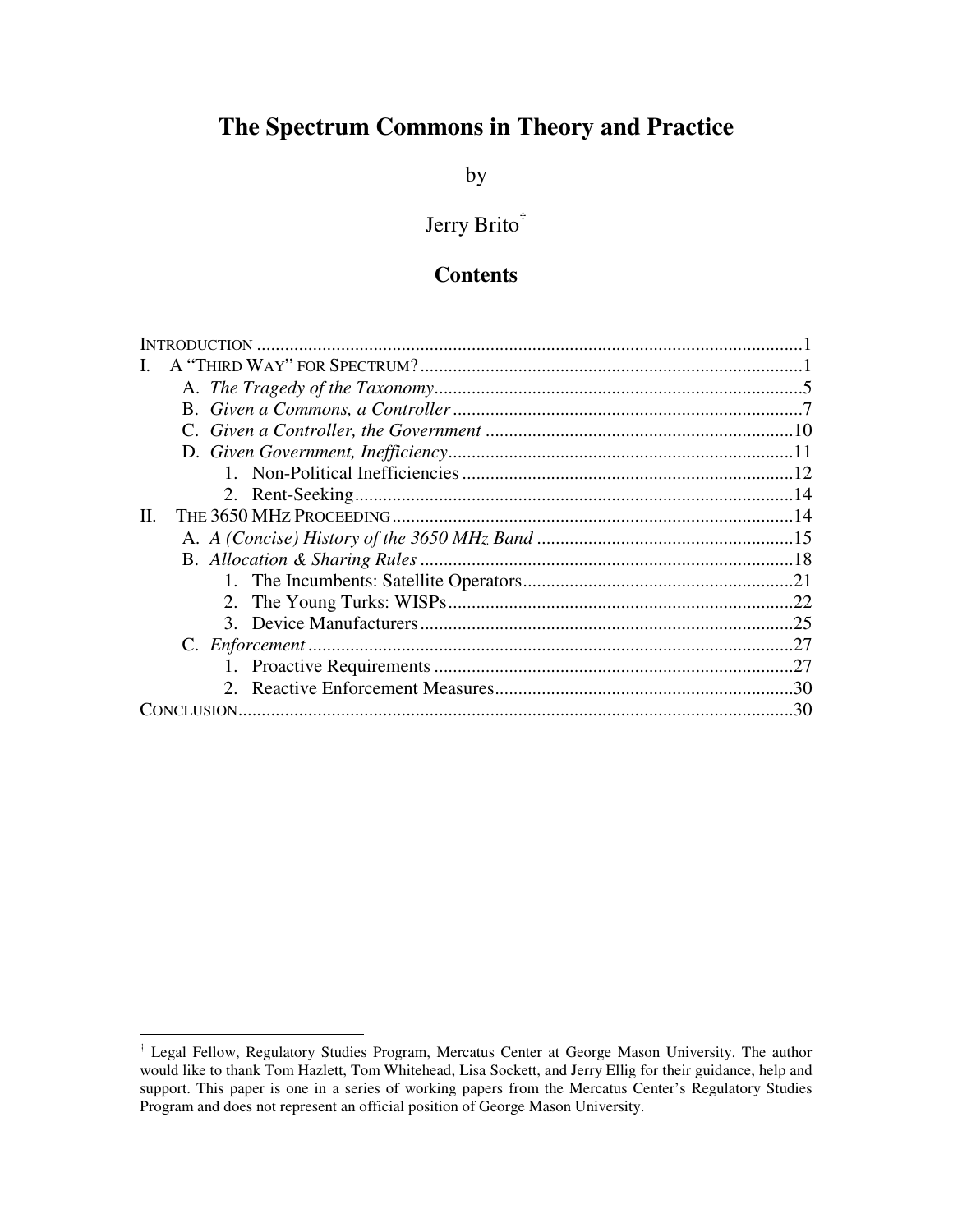# **The Spectrum Commons in Theory and Practice**

## **Introduction**

The radio spectrum is a scarce resource that has been historically allocated through command-and-control regulation. Today, it is widely accepted that this type of allocation is as inefficient for spectrum as it would be for paper or land. Many commentators and scholars, most famously Ronald Coase, have advocated that a more efficient allocation would be achieved if government sold the rights to the spectrum and allowed a free market in radio property to develop.

A new school of scholars, however, has begun to challenge the spectrum property model. While they agree with Coase that command-and-control spectrum management is highly inefficient, they instead propose to make spectrum a commons. They claim that new spectrum sharing technologies allow a virtually unlimited number of persons to use the same spectrum without causing each other interference and that this eliminates the need for either property rights in, or government control of, spectrum.

This Article aims to show that, despite the rhetoric, the commons model that has been proposed in the legal literature is not an alternative to command-and-control regulation, but in fact shares many of the same inefficiencies of that system. In order for a commons to be viable, someone must control the resource and set orderly sharing rules to govern its use. If the government is the controller of a commons—as proponents of a spectrum commons suggest it should be—then in allocating and managing the commons the government will very likely employ its existing inefficient processes.

Recently the FCC designated a 50 MHz block of spectrum in the 3650 MHz band as a commons. This Article looks at that proceeding and finds that in creating a commons, the government has not escaped the inefficiencies of command-and-control regulation.

# **I. A "Third Way" for Spectrum?**

In his seminal 1959 article, *The Federal Communications Commission*, Ronald Coase exploded the notion that government control of the radio spectrum was necessary to prevent airwave chaos.<sup>1</sup> Until then it was widely assumed that because spectrum was a uniquely scarce resource, the government had to ration its use.<sup>2</sup> Coase noted that almost

<sup>1</sup> Ronald H. Coase, *The Federal Communications Commission*, 2 J.L. & ECON. 1 (1959). Coase was inspired by then-law student Leo Herzel who preceded him in proposing that rights to the broadcast spectrum be sold. Leo Herzel, Comment, *"Public Interest" and the Market in Color Television Regulation*, 18 U. CHI. L. REV. 802 (1951).

<sup>2</sup> See Stuart Minor Benjamin, *The Logic of Scarcity: Idle Spectrum as a First Amendment Violation*, 52 DUKE L.J. 1, 38-45 (2002) (discussing scarcity rationale); *Red Lion Broad. Co. v. FCC*, 395 U.S. 367, 388 (1969) (upholding restrictions on otherwise protected speech on the basis of scarcity) ("[O]nly a tiny fraction of those with resources and intelligence can hope to communicate by radio at the same time if intelligible communication is to be had, even if the entire radio spectrum is utilized in the present state of commercially acceptable technology. . . . Where there are substantially more individuals who want to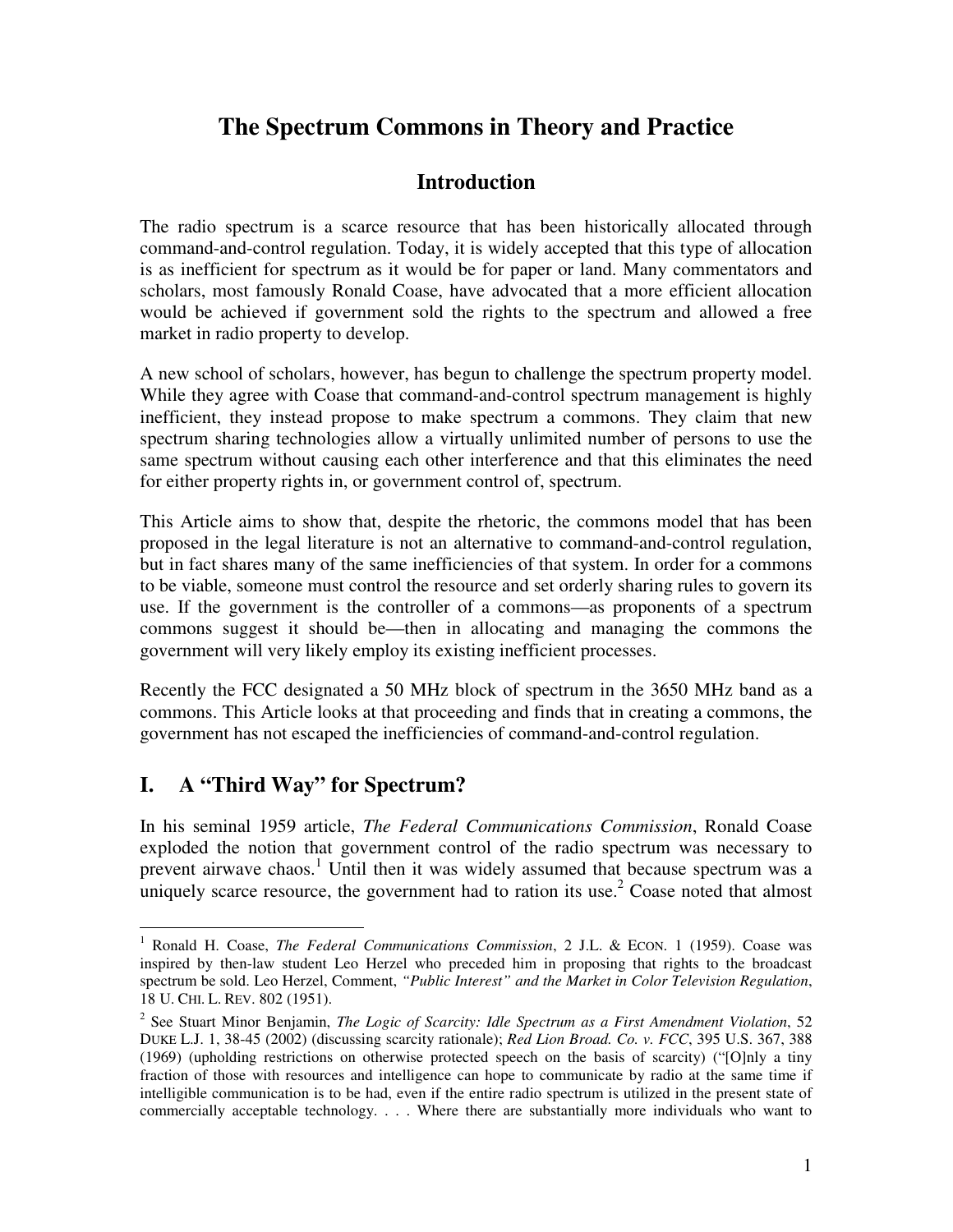all resources are scarce and that this does not necessitate government control, which inevitably leads to rent-seeking and inefficient allocations. 3 Instead he proposed private ownership of spectrum in order to ensure more economically efficient results. 4

Today, Coase's indictment of government spectrum management has largely been vindicated. The FCC has acknowledged the inefficiencies inherent in command-andcontrol spectrum regulation and has pledged to steer spectrum policy in a more flexible and market-oriented direction. <sup>5</sup> However, Coase's vision of private rights in spectrum has been challenged by the idea that new technologies make *any* control of spectrum unnecessary.

Early radio technology relied on a strong transmission signal that could be properly recognized and rendered by a receiver. <sup>6</sup> Receivers were dumb and could not distinguish one strong signal from another if the two came too close to each other.<sup>7</sup> Today, receivers can be quite smart thanks to embedded computational power. 8 This means that—using a number of different technologies—more communications capacity can be eked from the same amount of spectrum.<sup>9</sup>

Spread spectrum is one of these technologies.<sup>10</sup> Instead of transmitting a signal at high power over one frequency, it transmits at low power across a wide band of frequencies.<sup>11</sup> A smart receiver is able to distinguish the very low power transmission from other low power transmissions and render the message encoded in it.<sup>12</sup> This has the effect of

<sup>3</sup> Coase, *supra* note 1, at 14.

4 *Id*. at 17-40.

7 *Id*.

11 *Id*.

12 *Id*.

broadcast than there are frequencies to allocate, it is idle to posit an unabridgeable First Amendment right to broadcast comparable to the right of every individual to speak, write, or publish."). *But cf.* Thomas W. Hazlett, *The Rationality of U.S. Regulation of the Broadcast Spectrum*, 33 J.L. & ECON. 133 (1990) (arguing that policymakers did not mistakenly overlook scarcity, that they were quite aware of it, and that "decision making under the 'public interest, convenience, or necessity" licensing standard was a compromise designed to generate significant rents for each constituency influential in the process.")

<sup>5</sup> Federal Communications Commission, *Spectrum Policy Task Force Report*, ET Docket No. 02-135 (rel. Nov. 15, 2002) *available at* http://hraunfoss.fcc.gov/edocs\_public/attachmatch/DOC-228542A1.pdf (last visited Oct. 29, 2005) [hereinafter Spectrum Policy Task Force Report]. "In most instances, a flexible use approach is preferable to the Commission's traditional 'command-and-control' approach to spectrum regulation, in which allowable spectrum uses are limited based on regulatory judgments." *Id.* at 16.

<sup>6</sup> Yochai Benkler, *Some Economics of Wireless Communications*, 16 HARV. J.L. & TECH. 25, 38-41 (2002) [hereinafter Benkler, *Some Economics*].

<sup>8</sup> *Id*. at 41-45; Yochai Benkler, *Overcoming Agoraphobia: Building the Commons of the Digitally Networked Environment*, 11 HARV. J.L. & TECH. 287, 394-400 (1998) [hereinafter Benkler, *Agoraphobia*].

<sup>9</sup> Benkler, *Some Economics*, *supra* note 6, at 41-45; Benkler, *Agoraphobia*, *supra* note 8, at 394-400. It should be noted, however, that radios have been getting "smarter" since Marconi perfected the technology. Martin Cooper, *The Myth, the Law, and the Spectrum*, IEEE SPECTRUM, Jan. 2001, at 62.

<sup>&</sup>lt;sup>10</sup> GERALD R. FAULHABER & DAVID J. FARBER, SPECTRUM MANAGEMENT: PROPERTY RIGHTS, MARKETS, AND THE COMMONS, (AEI-Brookings Joint Center for Regulatory Studies, Working Paper No. 02-12, 2002) at 14-16.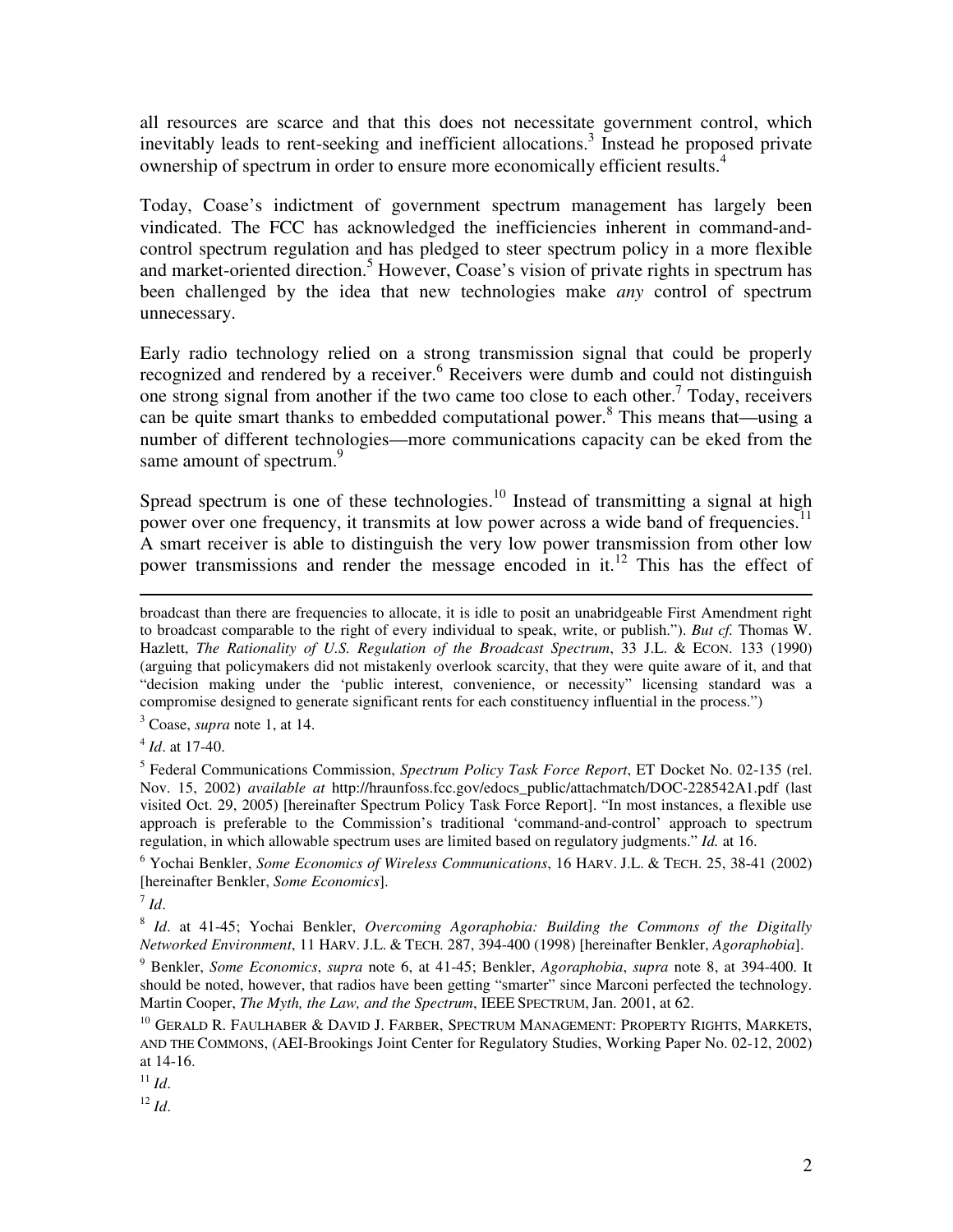allowing many users to use the same frequencies at the same time, thus increasing the communications capacity of spectrum.

Other technologies that allow multiple use of the same spectrum include time-division multiple access (TDMA) and spectrum use etiquettes such as "listen before talk" (LBT). TDMA allows several users to share the same frequency by dividing the frequency's use into different time slots. Each user is then allowed to transmit in rapid succession, one after the other, using their own timeslot and thereby avoiding interfering with each other even though they are using the same frequency. LBT etiquette is simply a rule, programmed into a transmitting device, which would require it to listen in on a frequency before it transmits and then transmit only if it found that it would not cause interference to other devices.

Because these technologies allow multiple users to efficiently share the same spectrum, some scholars and commentators have suggested that not only is government control over the spectrum not necessary, but also that neither is private control necessary to manage the resource.<sup>13</sup> Instead, these scholars and commentators propose a "commons" or an "open spectrum" regime in which anyone could use any bit of the spectrum and avoid interference using the new technologies. <sup>14</sup> As technologist George Gilder has put it, "You can use the spectrum as much as you want as long as you don't collide with anyone else or pollute it with high-powered noise or other nuisances."<sup>15</sup>

However, although spectrum's capacity may have been increased, its scarce nature has not been erased. More persons in total may now be able to make transmission thanks to new technologies, but the number of transmissions that can be made without interference

<sup>13</sup> Lawrence Lessig, *Code Breaking: Spectrum for All*, CIO INSIGHT, Mar. 14, 2003, *at* http://www.cioinsight.com/article2/0,1540,1455002,00.asp (last visited Nov. 28, 2005) ("Like a freeway, or a public park, use of a spectrum commons would neither be regulated nor propertized."); Kevin Werbach, *Supercommons: Toward a Unified Theory of Wireless Communication*, 82 TEX. L. REV. 863, 865 (2004) ("The 'commons' position holds that private property rights in spectrum are as unnecessary as governmentissued licenses.") [hereinafter Werbach, *Supercommons*]; Benkler, *Agoraphobia*, *supra* note 8, at 321-22 (explaining that central control, the "shared assumption" of government licensing and private property, is no longer necessary); Benkler, *Some Economics*, *supra* note 6, at 28; Stuart Buck, *Replacing Spectrum Auctions with a Spectrum Commons*, 2002 STAN. TECH. L. REV. 2, ¶¶ 9-11 & 22, *at* http://stlr.stanford.edu/STLR/Articles/02\_STLR\_2/index.htm; LAWRENCE LESSIG, THE FUTURE OF IDEAS 76, 84, 219 (2002).

<sup>14</sup> *See* Yochai Benkler, *Overcoming Agoraphobia: Building the Commons of the Digitally Networked Environment*, 11 HARV. J.L. & TECH. 287, 321-22 (1998); Eli Noam, *Spectrum Auctions: Yesterday's Heresy, Today's Orthodoxy, Tomorrow's Anachronism*, 41 J.L. & ECON. 765 (1998); Stuart Buck, *Replacing Spectrum Auctions with a Spectrum Commons*, 2002 STAN. TECH. L. REV. 2, ¶¶ 9-11 & 22, *at* http://stlr.stanford.edu/STLR/Articles/02\_STLR\_2/index.htm. KEVIN WERBACH, OPEN SPECTRUM: THE NEW WIRELESS PARADIGM, (New Am. Found., Spectrum Series Working Paper No. 6, 2002) [hereinafter Werbach, PARADIGM]; LAWRENCE LESSIG, THE FUTURE OF IDEAS 76-79, 230-31 (2002).

<sup>15</sup> George Gilder, *Auctioning the Airways*, FORBES, Apr. 11, 1994 at 98.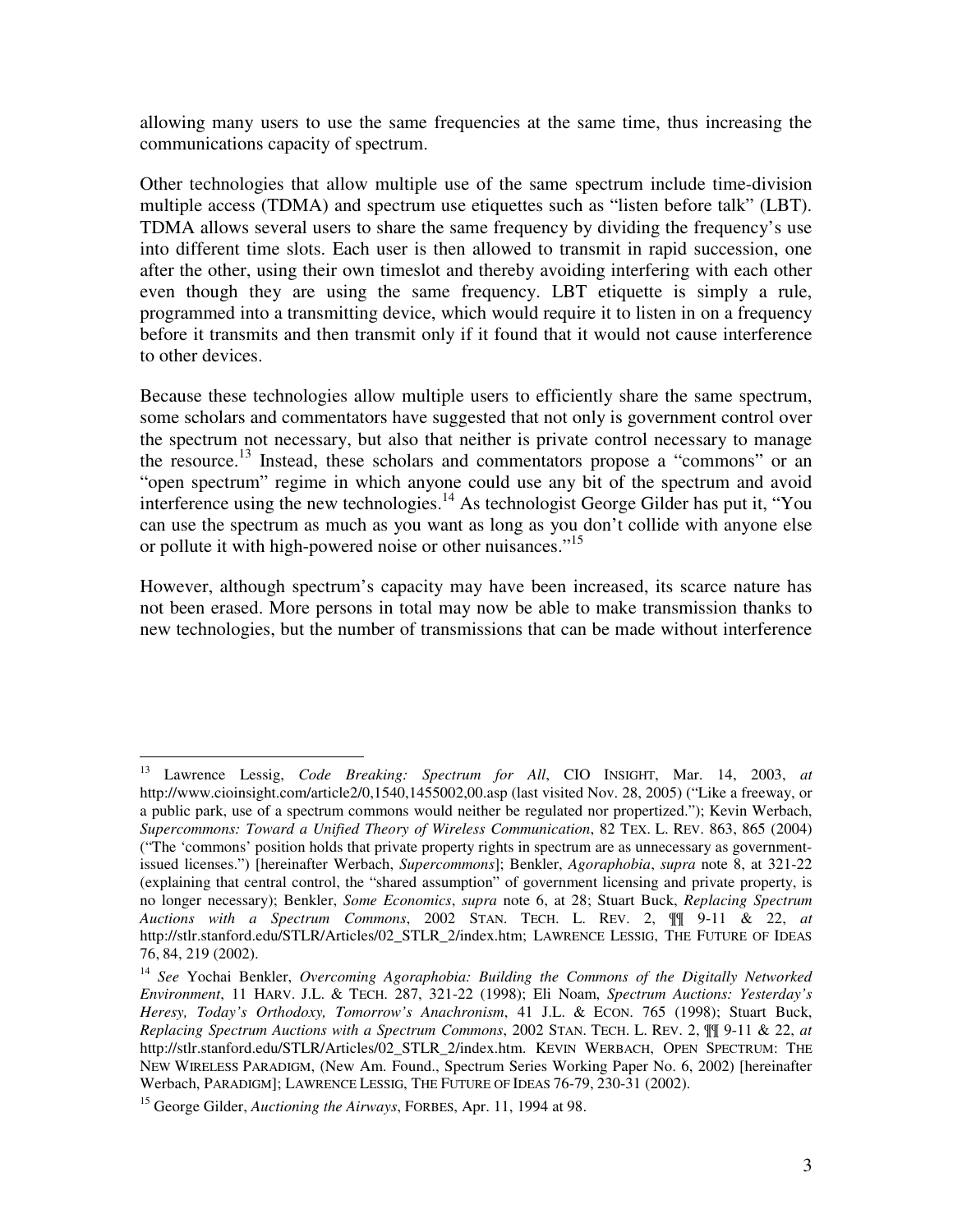is still finite. If a resource is finite, and thus scarce, the resource must be allocated among alternative competing uses.<sup>16</sup>

Proponents of a spectrum commons understand what Coase explained: that government distribution of spectrum is fraught with inefficiency.<sup>17</sup> As Professor Lawrence Lessig wrote in his popular book, *The Future of Ideas*:

Liberating spectrum from the control of government is an important first step to innovation on spectrum use. On this point there is broad agreement, from those who push for a spectrum commons to those, like [Thomas] Hazlett, who push for a fully propertized spectrum market. All agree that the only thing that government-controlled spectrum has produced is an easy opportunity for the old to protect themselves against the new. Innovation moves too slowly when it must constantly ask for permission from politically controlled agencies. The solution is to eliminate the need to ask for permission, by removing these controllers at least.<sup>18</sup>

However, proponents of a commons reject the idea that property rights in spectrum should replace government control.<sup>19</sup> They instead paint a picture of an unfettered spectrum open to all and loosed from the grip of either government or private control.<sup>20</sup>

Spectrum Policy Task Force Report, *supra* note 5, at 40-41.

<sup>17</sup> Werbach, *Supercommons*, *supra* note 13, at 877.

*Id*.

<sup>16</sup> Eli Noam, *Spectrum Auctions: Yesterday's Heresy, Today's Orthodoxy, Tomorrow's Anachronism*, 41 J.L. & ECON. 765, 769 (1998). The Spectrum Policy Task Force Report recognized that the new technologies could not eliminate scarcity altogether:

An important caveat must accompany any recommendation for a commons model: although there are indications that technology can go a long way to forestall scarcity concerns, if scarcity eventually does arise in particular spectrum bands in the future, then the commons model may need to evolve to address the problem. Because there is no price mechanism in the commons model to use as a tool for allocating scarce resources among competing users, there is always the risk that free access will eventually lead to interference and over-saturation, i.e., the "tragedy of the commons." These problems can be overcome to some extent through regulatory guidance, requirements such as power and emission limits, and sharing etiquettes. But if actual spectrum scarcity still occurs, rights may need to be redefined and market mechanisms (e.g., band managers) introduced because without them there are insufficient incentives to avoid overuse.

<sup>[</sup>C]ommons advocates accept the economists' diagnosis of the problem, just not their solution. The commons critique acknowledges that scarcity does not justify government control of spectrum, but is, in fact, exacerbated by it. It concurs that spectrum should be managed through market forces rather than government dictates. But, it shifts the debate. It highlights the common assumption of exclusivity between government licensing and property rights, and opposes it with lightly controlled forms of shared access.

<sup>&</sup>lt;sup>18</sup> LAWRENCE LESSIG, THE FUTURE OF IDEAS 87 (2002).

<sup>19</sup> Benkler, *Agoraphobia*, *supra* note 8, at 324 & 340-66; Werbach, *Supercommons*, *supra* note 13, at 877.

<sup>20</sup> *See supra* note 13.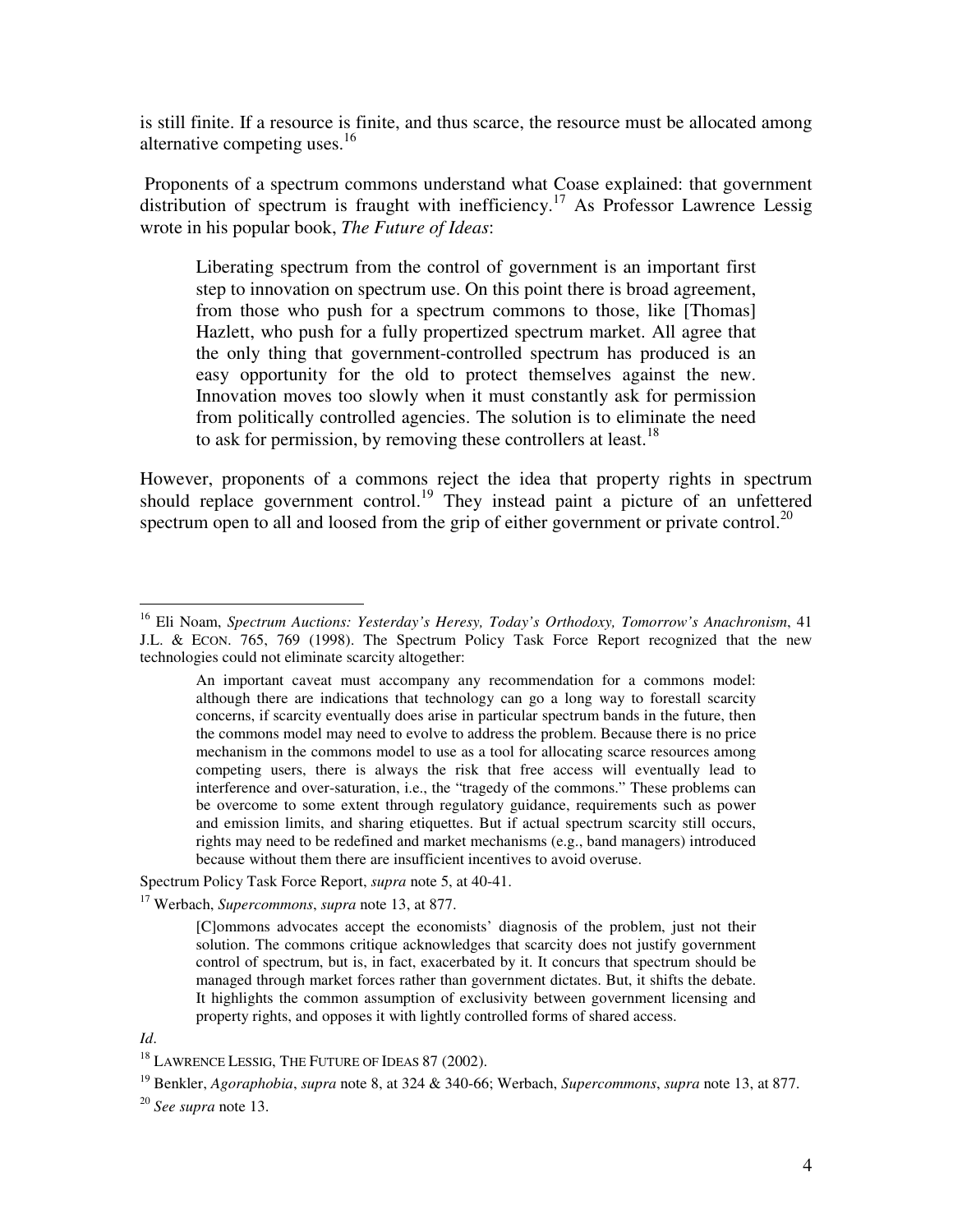Commons advocates portray such a regime as a "third way" beyond private or state control of spectrum. 21 For example, Professor Lessig writes in *The Future of Ideas* that the conventional view considers only two ways to allocate spectrum: "One regime (the FCC's) relies upon the government; the other (Coase's) relies upon the market. Both presume that spectrum must be controlled. They differ only in the controller. Both thus reject a model of spectrum as a commons."<sup>22</sup> Similarly, Professor Yochai Benkler has written, "While the answer may be that we should permit a commons to develop alongside proprietary allocations, we will fail to permit that development if we continue to misperceive the choice at hand as one between [government] licensing and exhaustive privatization."<sup>23</sup>

Whether property rights in a market system would be a more efficient way to allocate spectrum use than would a commons has been expertly addressed elsewhere and is beyond the scope of this Article.<sup>24</sup> What this Article aims to ascertain is whether a commons, if created and managed in the manner proposed by advocates in the legal literature, would in fact be free of government control and its attendant inefficiencies.

#### **A. The Tragedy of the Taxonomy**

The ideas of "open access" and "commons" are often conflated in the spectrum debate.<sup>25</sup> Often the words are used interchangeably. <sup>26</sup> But they are two separate concepts with distinct meanings. To mix them is known as the "open-commons confusion."<sup>27</sup>

<sup>21</sup> Benkler, *Agoraphobia*, *supra* note 8, at 290 ("This article analyzes a third alternative: regulating wireless transmissions as a public commons, as we today regulate our highway system and our computer networks.").

 $^{22}$  LAWRENCE LESSIG, THE FUTURE OF IDEAS 75 (2002).

<sup>23</sup> Benkler, *Agoraphobia*, *supra* note 8, at 292-93.

<sup>24</sup> *See generally* Benkler, *Some Economics*, *supra* note 6; Noam, *supra* note 16; Thomas W. Hazlett, *Spectrum Flash Dance: Eli Noam's Proposal for "Open Access" to Radio Waves*, 41 J.L. & ECON. 805 (1998); Thomas W. Hazlett, *The Wireless Craze, The Unlimited Bandwidth Myth, The Spectrum Auction Faux Pas, and the Punchline to Ronald Coase's "Big Joke": An Essay on Airwave Allocation Policy*, 14 HARV. J.L. & TECH. 335 (2001) [hereinafter Hazlett, *Wireless Craze*]; Timothy J. Brennan, *The Spectrum as Commons: Tomorrow's Vision, Not Today's Prescription*, 41 J.L. & ECON. 791 (1998); Thomas W. Hazlett, *Spectrum Tragedies*, 22 YALE J. ON REG. 242 (2005) [hereinafter Hazlett, *Spectrum Tragedies*].

 $25$  For an insightful discussion of the distinction between the two terms and the confusion surrounding them, see Stuart Buck, *Replacing Spectrum Auctions with a Spectrum Commons*, 2002 STAN. TECH. L. REV. 2 notes 66-86 and accompanying text.

<sup>&</sup>lt;sup>26</sup> Spectrum Policy Task Force Report, *supra* note 5, at 35 (listing both terms as synonyms in its definition of a spectrum commons.)

<sup>27</sup> James A. Swaney, *Common Property, Reciprocity, and Community*, 24 J. ECON. ISSUES 451, 451-53 (1990). Swaney explains:

Common property is not synonymous with open access. Open access (*res nullius*) refers to resources that can be exploited by anyone without limit. . . . Common property (*res communes*) means a group of owners or users share use rights to the resource. Common property is characterized by restrictions on who uses the resource, and when and how. . . . To treat common property as open access is the "open-commons confusion," and has been chronic since at least [1954]. This confusion was further entrenched with Garret Hardin's "The Tragedy of the Commons."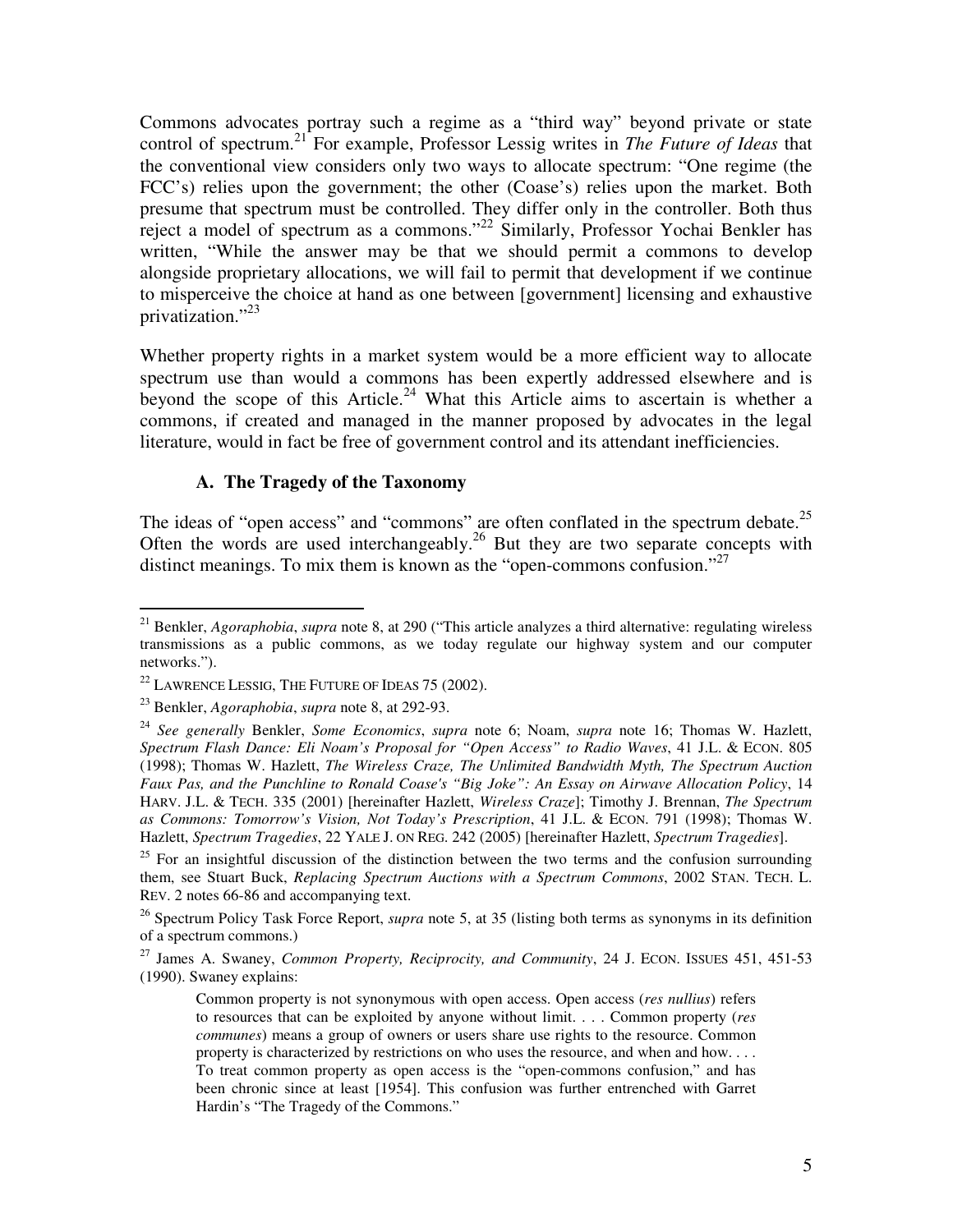A commons is a resource that is owned or controlled jointly by a group of individuals.<sup>28</sup> It "is characterized by restrictions on who uses the resource, when and how."<sup>29</sup> The person or group of persons that establishes and enforces these restrictions is the controller of the commons. For our purposes, we can treat "owning" and "controlling" as synonyms. In some cases the controller of a commons will have legal title over the commons. For example, a group of ranchers may together purchase some grazing land and administer it for their mutual benefit. In that case, the ranchers have clear legal title to the real property and we say that they together are the owners and controllers of their commons. On the other hand, the same ranchers may all agree to manage their use of a local river so as to make its use sustainable. In that case they act in concert to control the resource even though they do not jointly or individually own the entire river.<sup>30</sup> Nevertheless, if they can effectively limit "who uses the resource, when and how," then we can say that they are the de facto, if not *de jure*, "owners" of the commons.

Open access, on the other hand, is a regime under which anyone has access to an unowned resource without limitation; no one controls access to the resource under open  $access$ <sup>31</sup> Access to sunshine, for example, is open, and this is unproblematic because sunshine is not scarce. However, a scarce resource subject to open access is susceptible to free riding and thus, in Garrett Hardin's famous phrase, "the tragedy of the commons."<sup>32</sup> That phrase, however, sowed the seeds of decades of open-commons confusion.

The tragedy of the commons is a metaphor for the over-exploitation and degradation of a finite resource the users of which have no incentive to preserve.<sup>33</sup> To illustrate the concept, Hardin used in his article the example of an English Commons where anyone could graze her livestock.<sup>34</sup> In fact, however, there was not open access to common grazing land in medieval England.<sup>35</sup> Access to a grazing commons was open only to a limited class of users and its use was closely monitored and regulated by that group in

*Id*. at 452. *See also* David D. Haddock & Lynne Kiesling, *The Black Death and Property Rights*, 31 J. LEGAL STUDIES S545, S556 (2002) (explaining that the term "commons" has been misleadingly used to refer to what really is "open access.")

A representative example of the confusion can be seen in Patrick Ryan, *Application of the Public-Trust Doctrine and Principles of Natural Resource Management to Electromagnetic Spectrum*, 10 MICH. TELECOMM. TECH. L. REV. 285, 314 (2004) ("A commons is a resource open to all: the example that Garrett Hardin gives in his famous essay, *The Tragedy of the Commons*, is that of a pasture open to herdsmen").

<sup>28</sup> Swaney, *supra* note 27, at 452.

<sup>29</sup> *Id*.

<sup>30</sup> *See* Stuart Buck, *Replacing Spectrum Auctions with a Spectrum Commons*, 2002 STAN. TECH. L. REV. 2 at ¶ 56.

<sup>31</sup> Swaney, *supra* note 27, at 452; David D. Haddock & Lynne Kiesling, *The Black Death and Property Rights*, 31 J. LEGAL STUDIES S545, S556 (2002).

<sup>32</sup> Garrett Hardin, *The Tragedy of the Commons*, 162 SCIENCE 1243 (1968).

<sup>33</sup> *Id*. at 1244.

<sup>34</sup> *Id*.

<sup>35</sup> Susan Jane Buck Cox, *No Tragedy on the Commons*, 7 ENVTL. ETHICS 49, 53-55 (1985).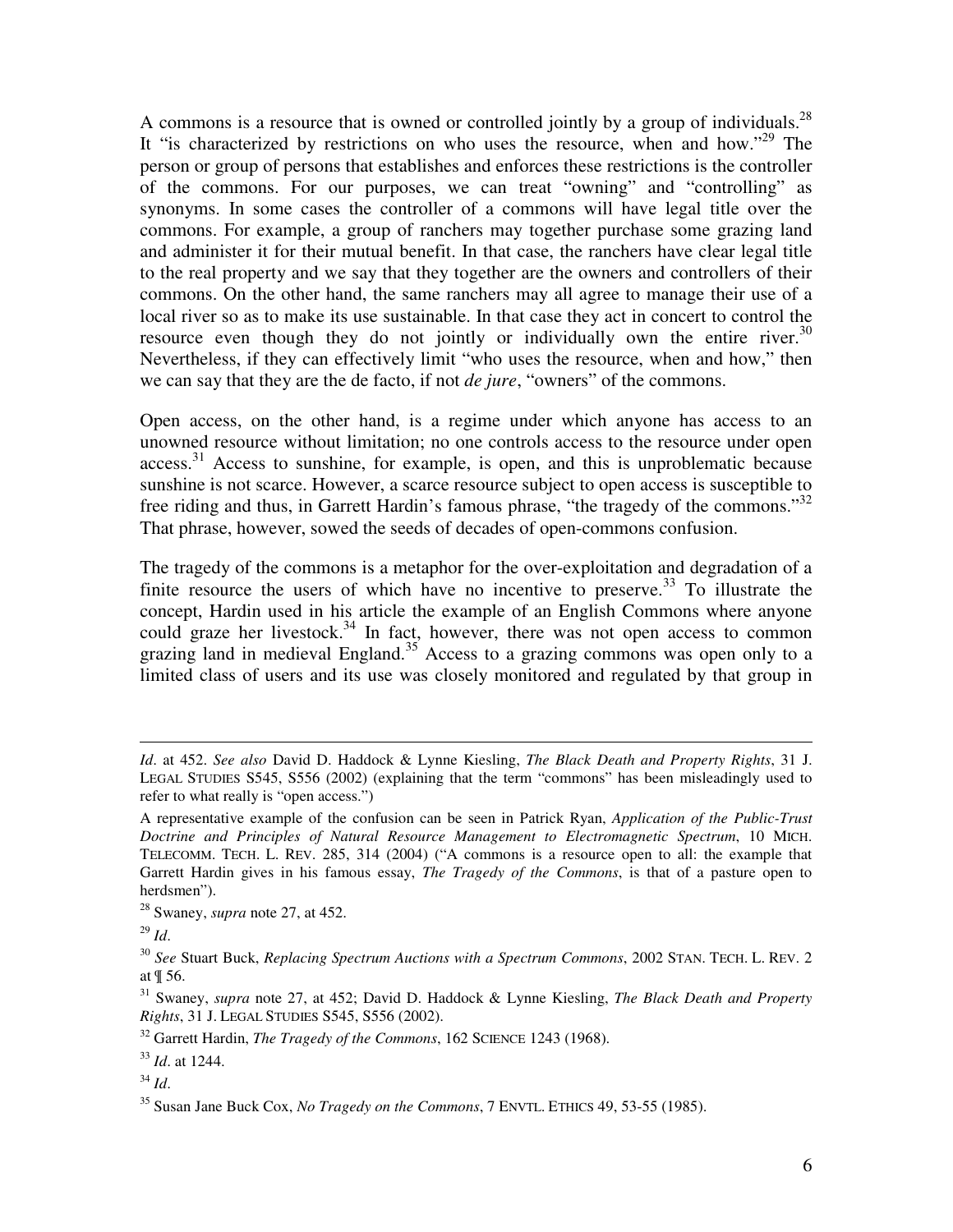order to preserve the resource, much the same as our ranchers above.<sup>36</sup> As Hardin later understood, tragedy does not befall commons generally but rather "unmanaged commons." 37

Thus, the important distinction is that in a commons regime private owners or some other controlling authority—which can be the government—regulate use of the commons. First, a controller theoretically has an incentive to manage the resource in order to prevent its degradation, especially if they are self-interested.<sup>38</sup> The owner of a commons internalizes the cost of its actions and therefore makes efforts to avoid the type of tragedy that affects open access regimes.<sup>39</sup> Second, common owners—given definite rights over the resource—have the power to manage the resource by setting and enforcing rules and excluding others from its use.

Ownership, or at the very least legal control, is therefore a prerequisite to a commons. That is, in order for a commons to be a commons—and not an open access regime subject to overexploitation—an owner, a group of joint owners, or the government must control it and set rules that restrict how the resource is used. 40 These owner-set rules are what permit sharing of a scarce resource to be efficient.

#### **B. Given a Commons, a Controller**

Notwithstanding the need for a controller if a commons is to be viable, proponents of a spectrum commons insist that in their model spectrum will be open and that everyone

<sup>36</sup> *Id*. at 55-59; Garrett Hardin, *The Tragedy of the Commons*, *in* THE CONCISE ENCYCLOPEDIA OF ECONOMICS (David R. Henderson ed., 2005) *at* http://www.econlib.org/library/Enc/ TragedyoftheCommons.html (last visited Nov. 28, 2005) ("Some of the common pastures of old England were protected from ruin by the tradition of stinting, the limitation of each herdsman to a fixed number of animals (not necessarily the same for all).").

 $37$  As Stuart Buck notes, Garret Hardin has stated, "The title of my 1968 paper should have been 'The Tragedy of the *Unmanaged* Commons.'" Buck, *supra* note 30, at n.12 (quoting Garrett Hardin, *The Tragedy of the* Unmanaged *Commons: Population and the Disguises of Providence*, *in* COMMONS WITHOUT TRAGEDY: PROTECTING THE ENVIRONMENT FROM OVERPOPULATION—A NEW APPROACH 162, 178 (Robert V. Anderson, ed., 1991)).

<sup>38</sup> Hazlett, *Wireless Craze*, *supra* note 24, at 373 ("[R]adio spectrum users under public interest regulation rely on de facto private property rights to limit interference. Wireless licensees, not the FCC, police 'their' airspace, reporting interference from unauthorized transmissions, or 'piracy,' to law enforcement authorities.").

 $39$  A private controller will certainly have a self-interested incentive to make the most efficient use of the resource and will certainly internalize the cost and benefits of its actions. A government controller's incentive, however, is to make the most efficient use of the resource in the public interest and may not internalize all the costs and benefits of its actions.

<sup>&</sup>lt;sup>40</sup> Social norms often serve to regulate the use of a common resource. They effectively "address and prevent counterproductive behavior in situations that repeat themselves, but there are no such guarantees where the parties are not likely to interact with one another on a regular basis." Philip J. Weiser & Dale Hatfield, *Policing the Spectrum Commons*, 74 FORDHAM L. REV. (forthcoming 2005) at 114, *available at* http://papers.ssrn.com/sol3/papers.cfm?abstract\_id=704741. "But when anonymous users send signals that travel great distances in dense areas, there are strong reasons to believe that social norms will break down." *Id*. at 115.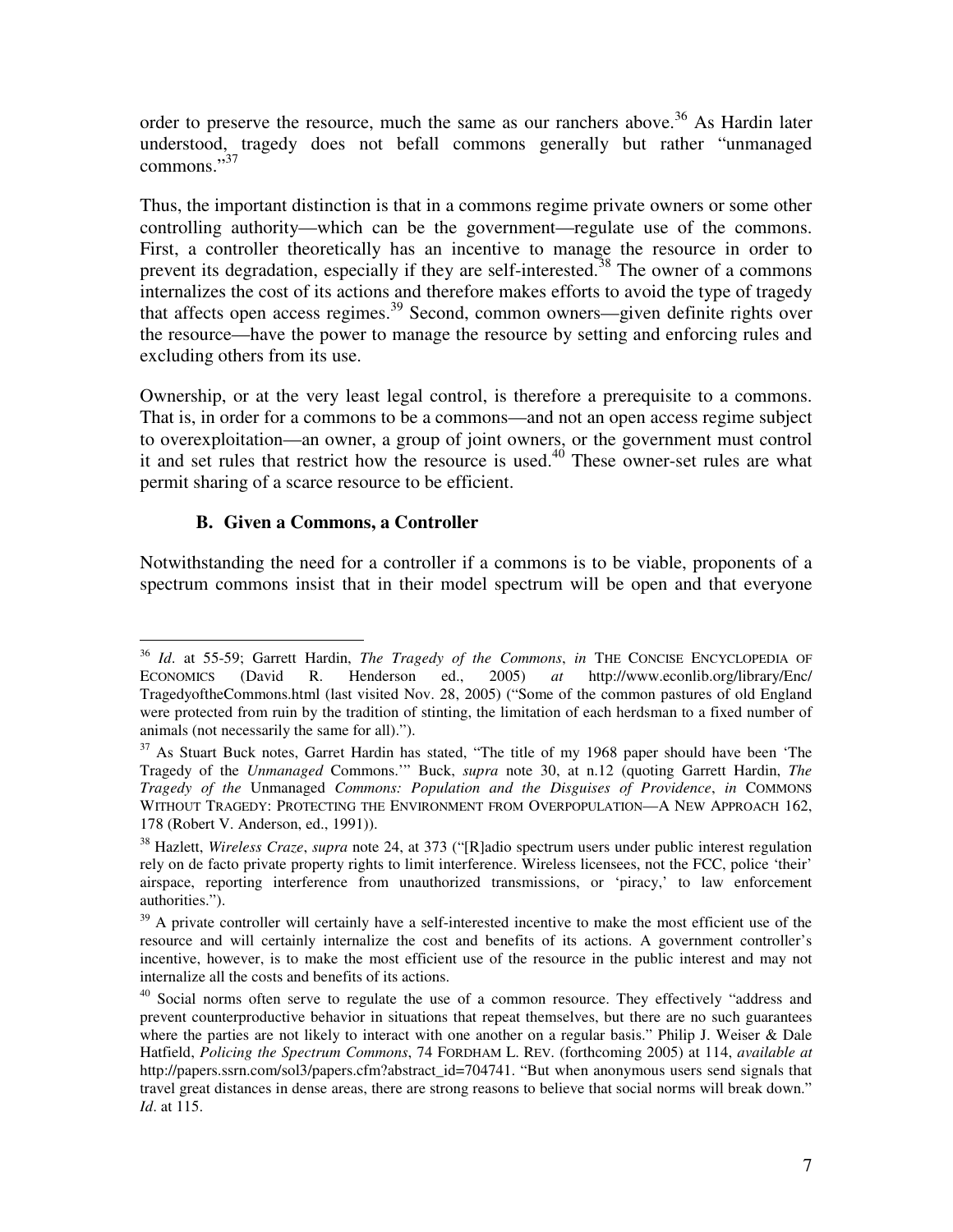will have access to it without asking anyone for permission.<sup>41</sup> They liken the system they envision to other commons such as a highway or Central Park.<sup>42</sup> What is at work in this rhetoric is the open-commons confusion.<sup>43</sup> The only resource one can use without receiving any permission is one that is unowned and subject to open access.<sup>44</sup> Neither a highway nor Central Park qualifies.

While it is true that you don't have to ask for permission each time you wish to use a highway, permission is necessary and it is impliedly granted so long as you respect the traffic rules set by the controller of the road, namely the state. 45 If you fail to follow the rules of the road—say, by continuously driving on the wrong side of the road or not obeying traffic lights—you will soon find yourself excluded from access to the highway.

The same applies to Central Park. If you want to use one of the limited number of baseball fields available in the park, you must apply for a permit from the New York City Department of Parks and Recreation and pay a fee.<sup>46</sup> Use of the fields is subject to availability and other rules, such as time limits and a prohibition on using fields merely for practice sessions. 47

Therefore, while it is true that access to a commons can be open (as is the case with highways or Central Park), this does not mean there is no central rule-setting authority. Central Park may be a commons, but New York City is its owner and it can decide how the park's baseball fields will be used. A commons must be controlled either by private actors or by the government.<sup>48</sup> There is no "third way."

Open access is not a feasible regime for spectrum because, as a scarce resource, <sup>49</sup> it will be subject to tragedy.<sup>50</sup> Even given new spectrum-sharing technologies, a controller is

44 *Id*.

<sup>&</sup>lt;sup>41</sup> LAWRENCE LESSIG, THE FUTURE OF IDEAS 76 (2002) ("Rather than controlled, spectrum would be, in this model, "free." Rather than permission to use it, the right to use it would be granted to anyone who wanted it. Rather than property, spectrum would be a commons."); Benkler, *Some Economics*, *supra* note 6, at 72; Lawrence Lessig, *Commons and Code*, 9 FORDHAM INTELL. PROP. MEDIA & ENT. L.J. 405, 406 (1999) [hereinafter Lessig, *Commons and Code*]; Werbach, PARADIGM, *supra* note 14, at 9.

<sup>42</sup> Lessig, *Commons and Code*, *supra* note 41, at 406-7; LAWRENCE LESSIG, THE FUTURE OF IDEAS 20-21 (2002); Werbach, PARADIGM, *supra* note 14, at 9; Benkler, *Agoraphobia*, *supra* note 8, at 290.

<sup>43</sup> *See* Section I.A, *supra*.

<sup>&</sup>lt;sup>45</sup> It should be noted that congestion is a common feature of roads. Congestion pricing has been introduced in some places to alleviate it. *See* Todd Litman, *London Congestion Pricing: Implications for Other Cities*, Victoria Transport Policy Institute, Jan. 10, 2006, *at* http://www.vtpi.org/london.pdf.

<sup>46</sup> *See* New York City Department of Parks and Recreation, *Athletic Permits and Applications*, *at* http://www.nycgovparks.org/sub\_permits\_and\_applications/athletic\_permits\_and\_apps.html (last visited Nov. 28, 2005).

<sup>47</sup> New York City Department of Parks and Recreation, *Guidelines for Use of Field and Court Space*, *at* ttp://www.nycgovparks.org/sub\_permits\_and\_applications/images\_and\_pdfs/sports\_guidelines\_form.pdf (last visited Nov. 28, 2005).

<sup>48</sup> Noam, *supra* note 16, at 780; Jon M. Peha, *Approaches to Spectrum Sharing*, IEEE COMMUNICATIONS, Feb. 2005, *at* http://www.comsoc.org/ci1/Public/2005/Feb/cireg.html (last visited Dec. 6, 2005).

<sup>49</sup> *See supra* note 16 and accompanying text.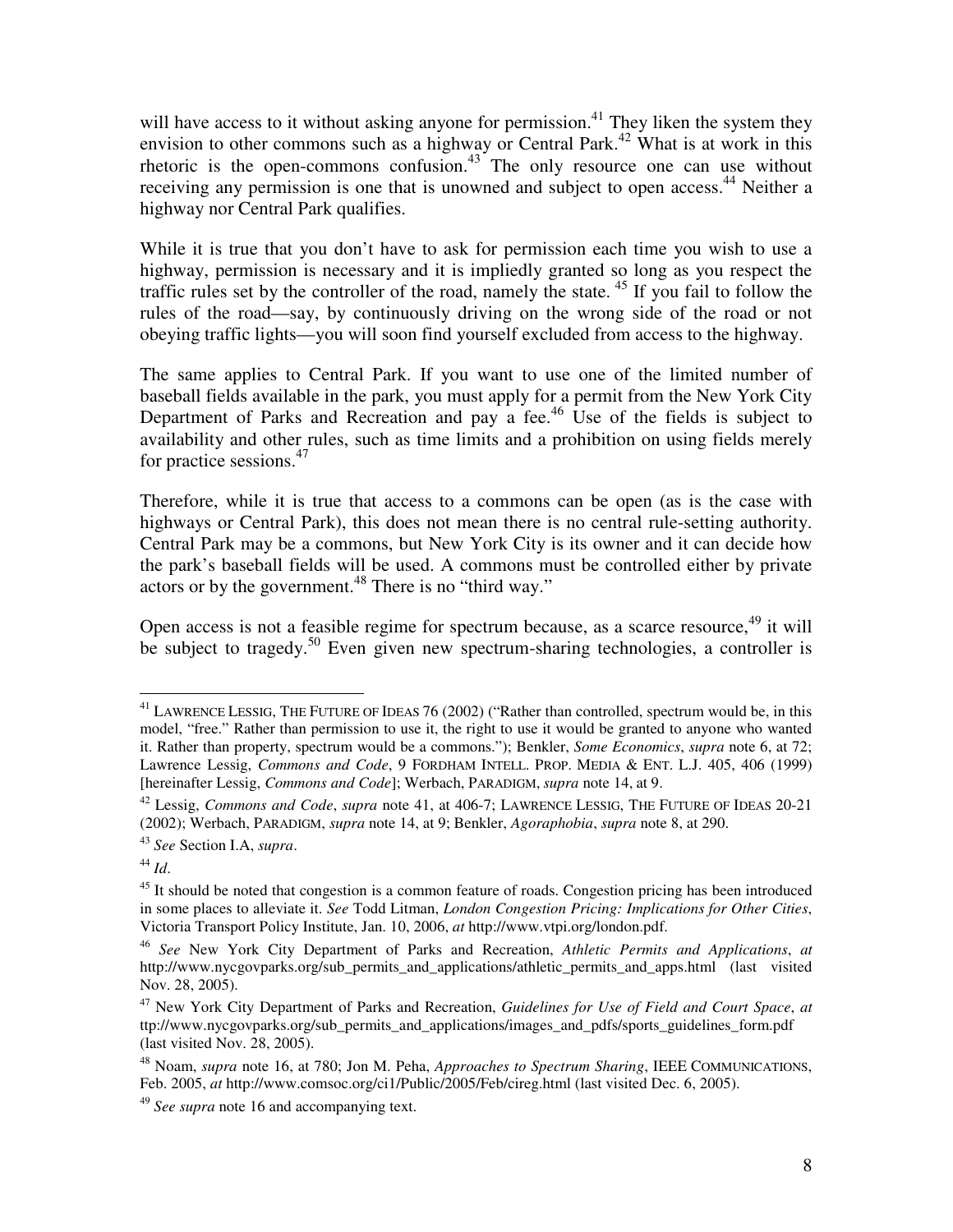still needed because these technologies require standards setting and enforcement in order to function. <sup>51</sup> A commons for spectrum, on the other hand, is feasible in that the controller of a particular block of spectrum—whether a private owner or the government—may choose to manage it as a commons. A commons may therefore exist in either (1) spectrum that is controlled by private actors, or (2) in spectrum that is controlled by the state.

In contrast to this conclusion, however, the leading advocates of a commons argue that such a regime will place control of the resource outside the reach of either government or private actors.<sup>52</sup> They acknowledge that a spectrum commons will have to be subject to sharing rules, but they assert that neither government nor private owners will control spectrum use.<sup>53</sup> However, one cannot impose and enforce sharing rules without some actor controlling the spectrum.

Commons advocates suggest that the power to regulate communications equipment and mandate sharing rules is not the same as control over spectrum use.<sup>54</sup> The definition of "control" that they employ is limited to power over who may transmit over a certain band. But just as important as who may use spectrum is *how* they may use it. Indeed, current FCC licenses define not just who may transmit over a certain channel, but what technology they may use, what content they may transmit, and even what business model they may employ.<sup>55</sup> Even if transmission were open, authority to set rules about what kind of equipment is allowed to transmit—in government or private hands—is control over how the spectrum may be used because any decision in favor of one type of equipment or technology necessarily excludes others. Whoever has the power to set and enforce rules stipulating how all or a portion of the radio spectrum can be used is the *de facto*, if not *de jure*, controller of that spectrum. 56

<sup>50</sup> Hazlett, *Spectrum Tragedies*, *supra* note 24, at n.84 and accompanying text. Professor Eli Noam has stated it succinctly: "With open access, scarcity emerges, the resource needs to be allocated, and a price mechanism is required." Noam, *supra* note 16. at 769.

<sup>51</sup> Hazlett, *Wireless Craze*, *supra* note 24, at 504 ("Despite the technical abundance assertion, unlicensed spectrum use is not free, which is why standards are called for, on the one hand, and fiercely debated, on the other.")

<sup>52</sup> *See supra* note 13.

<sup>53</sup> Benkler, *Some Economics*, *supra* note 6, at 28 ("This approach has been called a 'spectrum commons' approach, because it regards bandwidth as a common resource that all equipment can call on, subject to sharing protocols, rather than as a controlled resource that is always under the control of someone, be it a property owner, a government agency, or both."); Werbach, PARADIGM, *supra* note 14, at 5 ("Allowing users to share spectrum, *subject to rules that ensure they do so efficiently*, would be far more effective than turning more spectrum over to private owners.") (emphasis added).

<sup>54</sup> *See supra* note 14.

<sup>55</sup> Hazlett, *Spectrum Tragedies*, *supra* note 24, at 244.

<sup>56</sup> One need not have legal title to spectrum in order to be its *de facto* owner and controller. *See* Howard A. Shelanski & Peter W. Huber, *Administrative Creation of Property Rights to Radio Spectrum*, 41 J.L. & ECON. 581 (1998); Noam, *supra* note 16, at 785, quoting RICHARD A. POSNER, ECONOMIC ANALYSIS OF LAW (2d ed. 1977):

As Richard Posner observes, "In economic, though not in formal legal terms, then, there are property rights in broadcast frequencies. . . . Once obtained the right is transferable….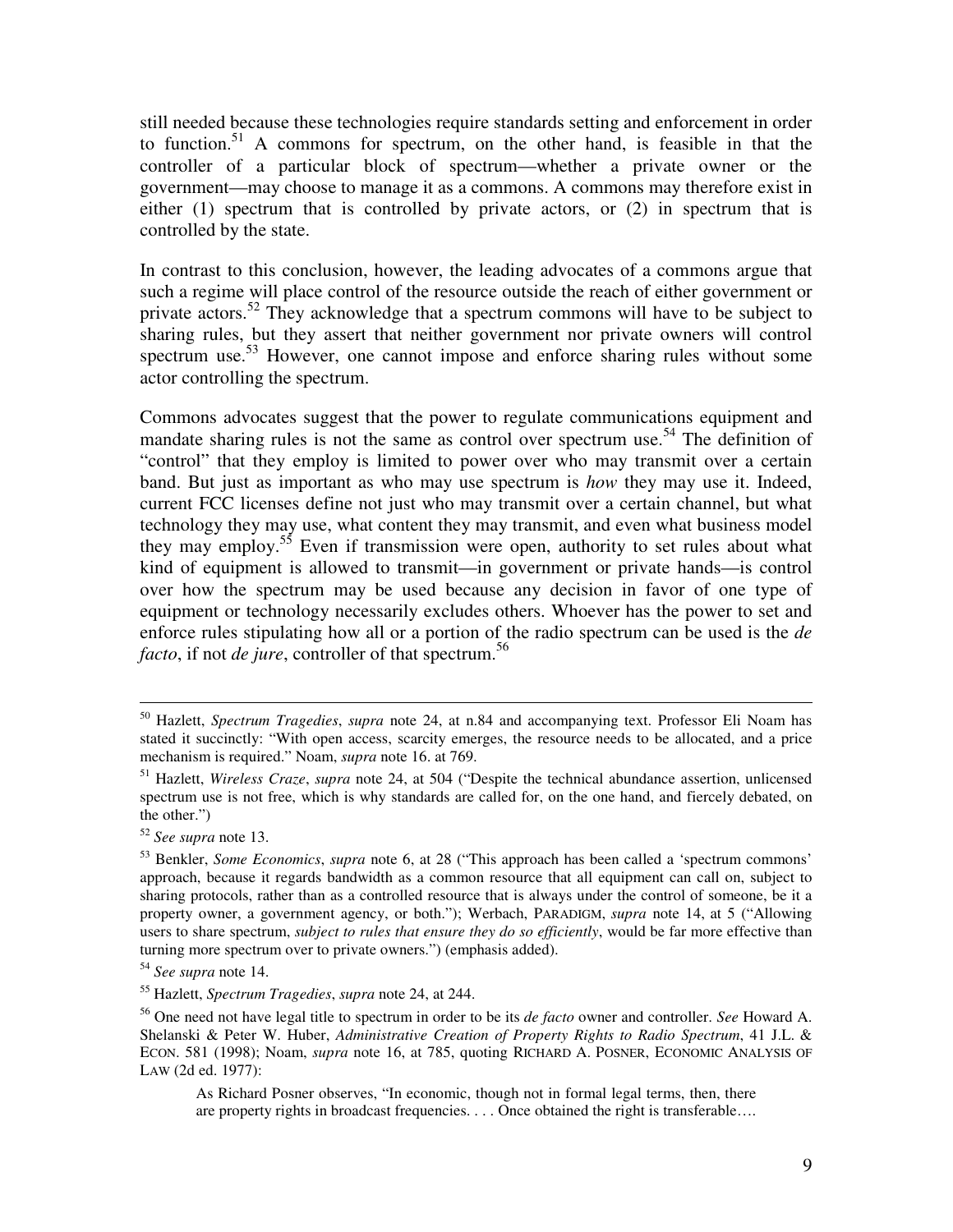#### **C. Given a Controller, the Government**

Once one understands that a commons requires a controller to set rules-of-the-road to facilitate sustainable sharing, it becomes apparent that the commons advocates' aspiration to place spectrum use outside the control of government or private actors is untenable. This then raises the question, would advocates of a commons prefer that the controller be the government or private actors competing in the market? One might think that because they understand the inefficiency of government rule-setting very well, proponents of a commons would not choose a government controller. One would be wrong.<sup>57</sup> As Professor Lessig writes,

There would be a role for government regulation even if spectrum were 'free.' But this regulation would look very different from the regulation that now controls the spectrum. . . . The government would simply be assuring that the technologies that use the spectrum are properly certified technologies. 58

Yet there is nothing that will make this new government regulation free from the same protracted and inefficient processes that have thus far plagued decisions about spectrum. Commons advocates assume that because government will not be issuing exclusive licenses to spectrum—but instead will be issuing technical regulations mandating how devices can use spectrum generally—it will not be susceptible to the same pitfalls of its current command-and-control regime. <sup>59</sup> But as Professor Lessig notes a few pages after the passage quoted above, "It is an iron law of modern democracy that when you create a regulator, you create a target for influence, and when you create a target for influence, those in the best position to influence will train their efforts upon that target."<sup>60</sup>

If government is to assure that technologies are "properly certified" it must first establish what is proper certification. It will do this using the tools at its disposal—through a political regulatory process and without the benefit of the dynamic feedback a market could provide. Noting that the rules governing current unlicensed spectrum bands, such as those used for Wi-Fi, are not optimized for efficient spectrum sharing, Professor Kevin Werbach writes that nevertheless "[e]nlightened policies will allow the emergence of

60 *Id*. at 74.

And it is for all practical purposes perpetual. The right-holder is subject to various regulatory constraints, but less so than a public utility, the principal assets of which are private property in the formal legal sense." Similarly, in a commons regime it is the rulesetter—government or private—that will exercise ownership rights over the spectrum in at least an economic, if not a legal, sense.

<sup>57</sup> Stuart Minor Benjamin, *Spectrum Abundance and the Choice Between Private and Public Control*, 78 N.Y.U. L. REV. 2007, 2031 (2003); Hazlett, *Wireless Craze*, *supra* note 24, at 484 ("Gilder, Benkler, and Lessig pursue government regulation to police the commons.").

<sup>58</sup> LAWRENCE LESSIG, THE FUTURE OF IDEAS 83 (2002).

<sup>59</sup> *Id*. at 83-84.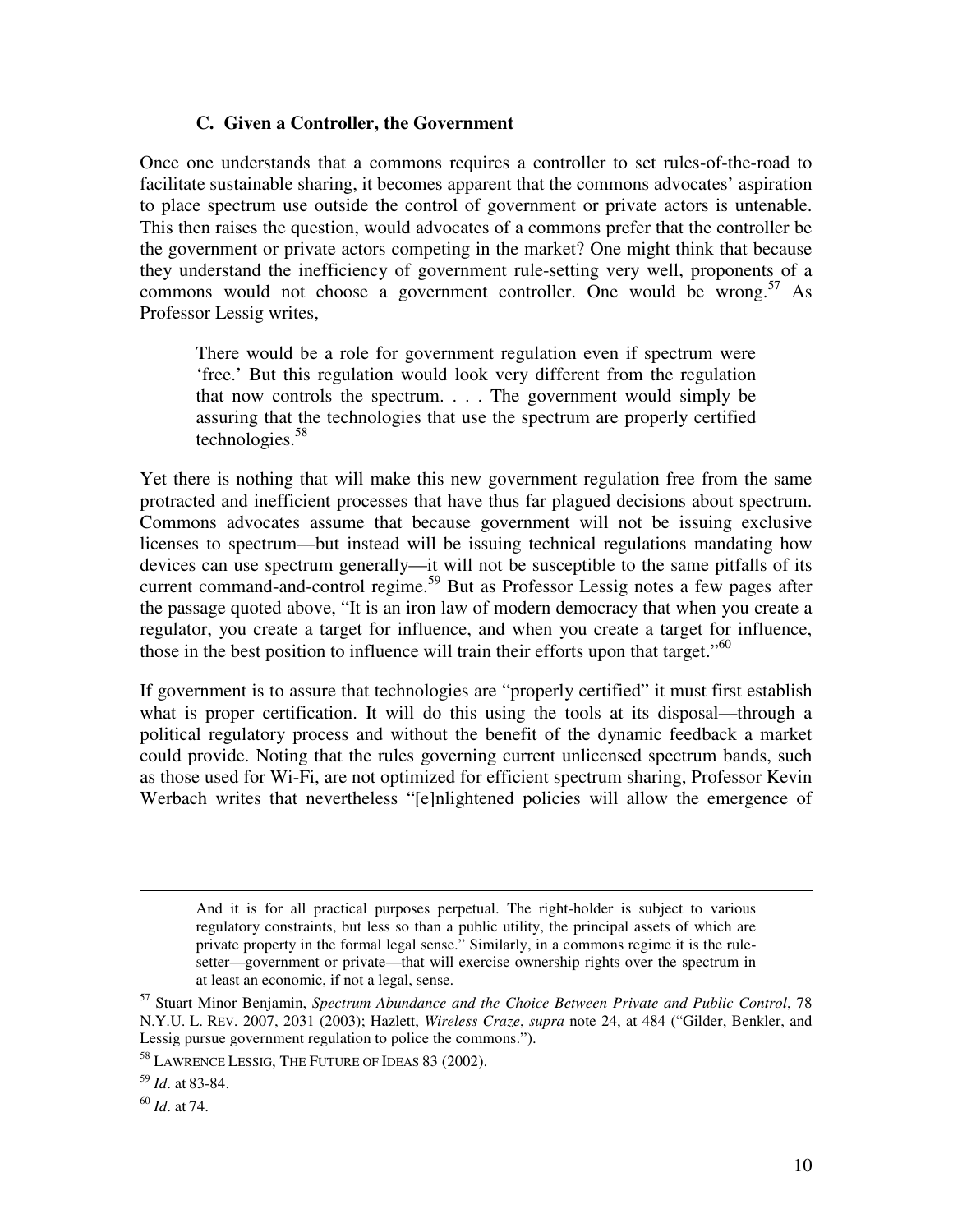open spectrum systems[.]"<sup>61</sup> But what will now ensure the enlightenment that was unknown to the regulators of the past? $62$ 

Speaking at a telecommunications conference, Professor Benkler, a leading advocate of a commons regime, acknowledged the threat that a government-managed commons would pose: "Common law property adjudication is very inefficient[.] [But] the main problem is that the alternative, if it is regulation and some government-mandated . . . clear standard, [risks] reintroduction of command-and-control through the equipment rules. That is one thing we should absolutely resist."<sup>63</sup> He suggested that one way to solve this problem might be to simply have no spectrum use rules.<sup>64</sup> As we have seen, however, a lack of sharing rules would lead to an open access tragedy.<sup>65</sup>

#### **D. Given Government, Inefficiency**

Spectrum under government control, even if managed as a commons, will be subject to the inefficiencies Coase recognized in 1959. 66 These can be divided into inefficiencies caused by political rent seeking and non-political inefficiencies. Coase succinctly explained the latter category:

Quite apart from the malallocations which are the result of political pressures, an administrative agency which attempts to perform the function normally carried out by the pricing mechanism operates under two handicaps. First of all, it lacks the precise monetary measure of benefit and cost provided by the market. Second, it cannot, by the nature

64 *Id.*

<sup>61</sup> Werbach, PARADIGM, *supra* note 14, at 4.

<sup>&</sup>lt;sup>62</sup> Benjamin, *supra* note 57, at 2020 (noting that the arguments of commons proponents "rely on a set of idealized decisionmakers."); Buck, *supra* note 30, at ¶39 ("[Yochai] Benkler's prescription of creating a commons in the spectrum is not described in any great detail. Who would do the regulating in his system is left undetermined, as well as who would monitor behavior, administer penalties, and make decisions about localized exceptions to any regulation.").

 $63$  Audio recording: Yochai Benkler speaking at the Cato Institute's Sixth Annual Technology & Society Conference: Telecom and Broadband Policy After the Market Meltdown, held by the Cato Institute (Nov. 14, 2002) available at rtsp://real.cato.org:554/archive-2002/confa-11-14-02-2.rm, also available at http://www.cato.org/events/techconf02/index.html.

 $65$  Others have tried to get around this. Professor Werbach has suggested what seems like a variant on a nosharing-rules regime. *See* Werbach, *Supercommons*, *supra* note 13. Much like George Gilder, he suggests that in his proposed "universal access" system, "[a]nyone would be permitted to transmit anywhere, at any time, in any manner, *so long as* they did not impose an excessive burden on others." *Id*. at 930-31 (emphasis added). It is the "so long as" that removes the pure open access regime. Professor Werbach suggests that tort-like rules could resolve interference disputes. *Id*. at 2003 58-62. However, the development of *post hoc* tort rules, even if they remove an *ex ante* regulatory process, still create a commons that is regulated without the benefit of market feedback. Benjamin, *supra* note 57, at n.78. Professor Werbach also proposes that actors who follow accepted sharing standards should be exempt from liability. Werbach, *Supercommons*, *supra* note 13, at 62-63. But the existence of these standards implies spectrum-sharing rules set by an *ex ante* regulator. Benjamin, *supra* note 57, at n.78. "Perhaps more important," Professor Stuart Benjamin notes, "if Werbach's proposed system yielded a much less controlled system, in which people really could transmit fairly freely, we would expect . . . interference[.]" *Id*.

<sup>66</sup> *See* Benjamin, *supra* note 57; Hazlett, *Wireless Craze*, *supra* note 24; Weiser & Hatfield, *supra* note 40.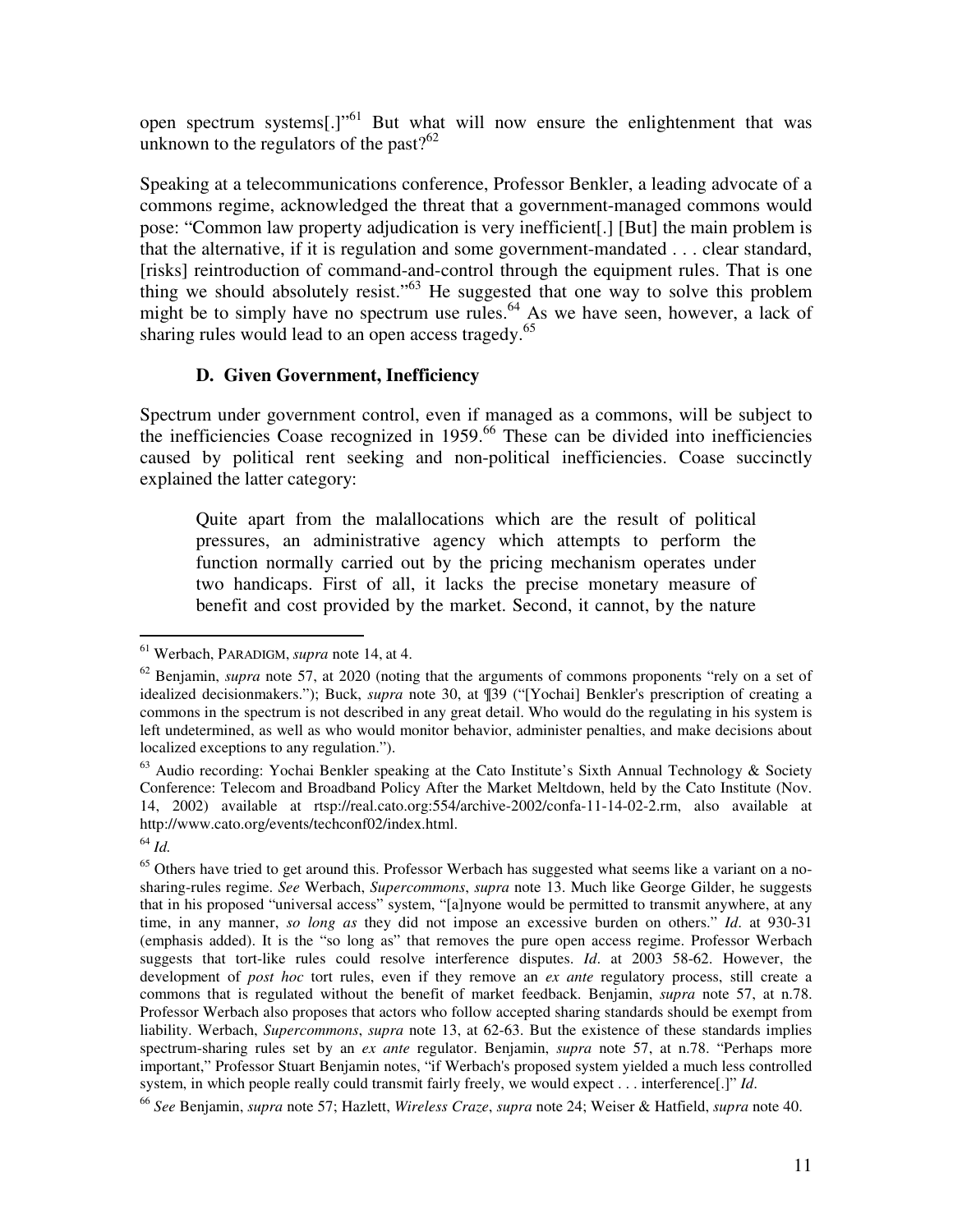of things, be in possession of all relevant information possessed by the managers of every business which uses or might use radio frequencies, to say nothing of the preferences of consumers for the various goods and services in the production of which radio frequencies could be used. In fact, lengthy investigations are required to uncover part of this information, and decisions by the Federal Communications Commission emerge only after long delays, often extending to years.<sup>67</sup>

Additionally, because it lacks a profit-maximizing incentive, the FCC instead must make its decisions based on a public interest standard that is quite malleable.<sup>68</sup> This makes it the target of rent-seeking behavior by parties who are willing to invest in lobbying.

#### **1. Non-Political Inefficiencies**

There are at least two non-political inefficiencies specific to government creation of a spectrum commons. First is underprovisioning of the inputs required for effective sharing in a commons: sharing rules and rule enforcement. A private controller would have the incentive necessary to manage and enforce user coordination in order to maximize profits. A government controller, however, would be at a disadvantage.

Government must develop spectrum-sharing rules to make a commons viable.<sup>69</sup> It does this by regulating the devices that may transmit over a commons.<sup>70</sup> This regulation entails many technical choices, each presenting technological trade-offs.<sup>71</sup> For example, one of the most important parameters of device regulation is a power limitation. Limiting the power at which devices may transmit limits the strength of a transmission and thus reduces the probability that it will interfere with another device on the same frequency. Choosing one power limit necessarily excludes higher-power applications that might have made use of the same spectrum.<sup>72</sup> However, without the help of dynamic price signals, the FCC must rely on less effective ways of measuring the opportunity cost of excluding those alternative uses. The result is that power limits (as well as other such technical constraints) will be set either too tightly or too loosely.<sup>73</sup> As Professor Thomas

<sup>69</sup> LAWRENCE LESSIG, THE FUTURE OF IDEAS 83 (2002).

<sup>67</sup> Coase, *supra* note 1, at 18.

<sup>68</sup> 47 U.S.C. § 303 (2005). *See* PETER HUBER, LAW AND DISORDER IN CYBERSPACE (1997) (arguing that the public interest standard gives the FCC almost unqualified latitude in its policy decisions); Hazlett, *Wireless Craze*, *supra* note 24, at 401-403 (arguing that the public interest standard is ambiguous "largely by design" because "[t]he phrase provide<sup>[s]</sup> the least constraining constitutional standard for regulation."); Neil Hickey, *Unshackling Big Media*, COLUM. JOURNALISM REV., Aug. 31, 2001, at 30 ("Asked at his maiden news conference for his definition of 'the public interest,' [FCC Chairman Michael] Powell joked, 'I have no idea.' The term can mean whatever people want it to mean, he said. 'It's an empty vessel in which people pour in whatever their preconceived views or biases are.'").

<sup>70</sup> *Id*. at 83.

<sup>71</sup> Benjamin, *supra* note 57, at 2046.

<sup>72</sup> *Id*. at 2045; Hazlett, *Spectrum Tragedies*, *supra* note 24, at 270 (2005); Weiser & Hatfield, *supra* note 40, at 127; Spectrum Policy Task Force, *supra* note 5, at 40.

 $^{73}$  Rules that are set too tightly are also inefficiently because they leave socially valuable uses unrealized. Hazlett, *Wireless Craze*, *supra* note 24, at 381-82.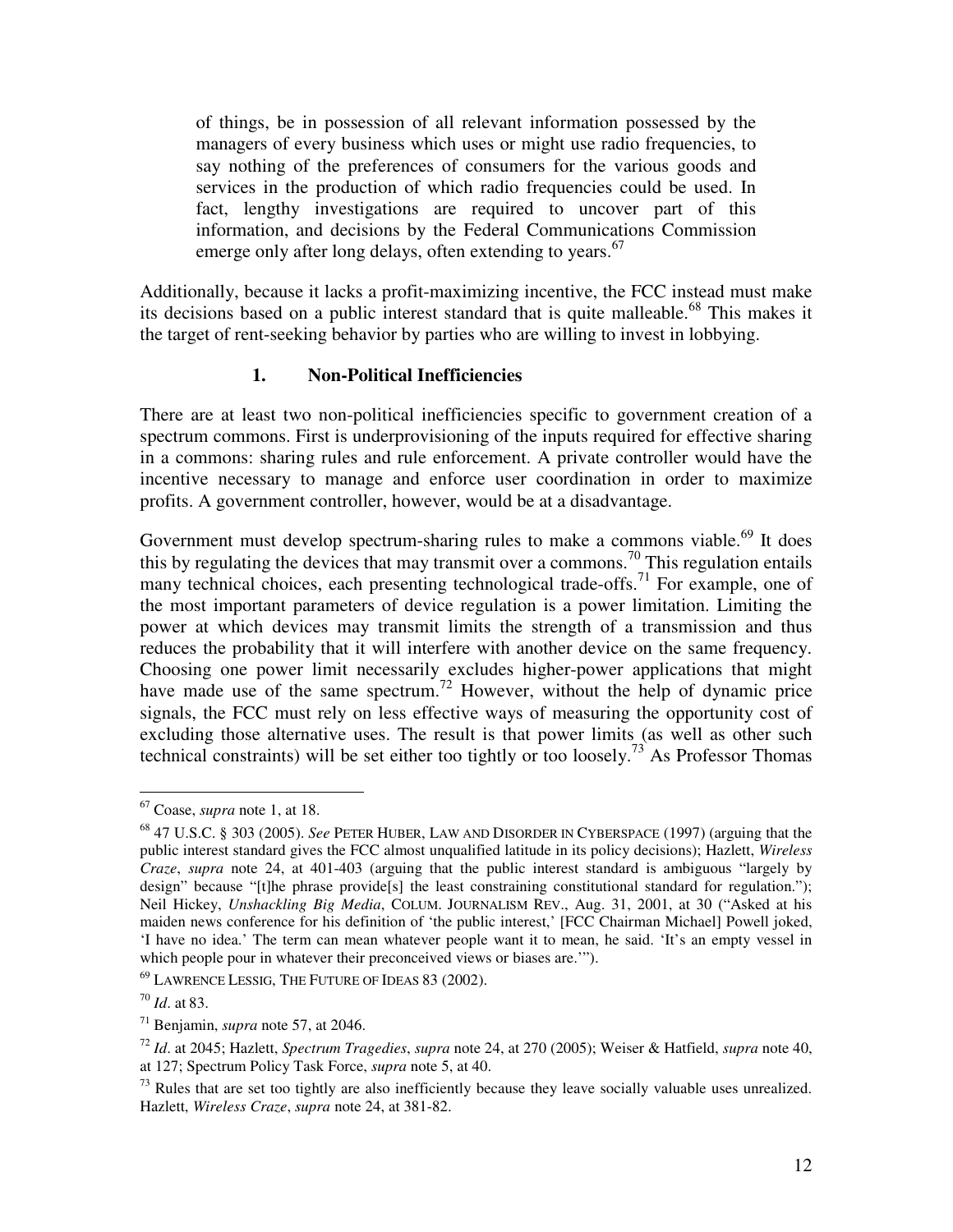Hazlett has noted, "Hitting the optimum is theoretically possible but will occur only in a (lucky) special case. There is no natural tendency for regulators to converge on this solution, while political forces reliably resist it."<sup>74</sup>

Similarly, a controller must enforce its sharing rules if they are to be effective. Enforcement of spectrum sharing rules in a government commons is a public good, and one that the FCC has historically underprovisioned. Citizen's Band (CB) radio is a government commons that, after a boom in adoption, ultimately succumbed to tragedy. 75 While the FCC did control the power levels and equipment that could be used on the band, it did little to enforce its rules.<sup>76</sup> Users began to install illegal amplifiers that crowded out the communications of other users—in effect overgrazing—thus significantly diminishing the value of the band.<sup>77</sup> The CB radio bust came about in large part because the FCC did not appreciably enforce its usage rules.<sup>78</sup> In contrast, a private controller internalizes the costs and benefits of enforcement and therefore has the incentive to police their frequencies and take action against those who interfere.<sup>79</sup>

The second non-political inefficiency is the inertia and delay caused by lack of information. As Coase noted, the FCC must substitute price information with information gathered through public comment, testimony, and its own investigations.<sup>80</sup> It must then deliberate and issue decisions that it can justify using its public interest standard. This is by its nature a protracted process, especially because the FCC has little incentive to act quickly, but does wish to avoid making mistakes. Changing a rule once it is in place is possibly even more time-consuming, so it is unlikely rules will be modified to keep pace with technological innovation as quickly as a market actor might.<sup>81</sup>

<sup>74</sup> *Id*. at 498.

<sup>75</sup> Benjamin, *supra* note 57, at 2023; Weiser & Hatfield, *supra* note 40, at 119-21; Noam, *supra* note 16, at 784; Carol Ting et al., *The U.S. Experience with Non-traditional Approaches to Spectrum Management: Tragedies of the Commons and Other Myths Reconsidered*, Sept. 2003, *at* http://quello.msu.edu/wp/wp-03- 05.pdf.

<sup>76</sup> Weiser & Hatfield, *supra* note 40, at 120; Ting et al., *supra* note 75, at 12 & 17.

<sup>77</sup> Benjamin, *supra* note 57, at 2023 ("Some users operated amplifiers at power levels above those that the FCC permitted; their messages got through, but at the cost of interfering with the messages of other users. CB users, in other words, behaved exactly as economic theory would predict, with the result that many users became crowded out.")

<sup>78</sup> Weiser & Hatfield, *supra* note 40, at 120; Ting et al., *supra* note 75, at 12 & 17.

<sup>79</sup> Hazlett, *Wireless Craze*, *supra* note 24, at 373-74 & 387. "[U]nder public interest mandates, regulators have relied upon de facto property rights to police the airwaves. While harmful interference is quickly reported to authorities, very little occurs because it is not in the economic interest of private parties to invest in wireless communications without secure rights to use radio waves." *Id*. at 536.

<sup>80</sup> Coase, *supra* note 1, at 18

 $81$  Hazlett compares the transition in the 1990s from analog to digital networks undertaken by cellular phone companies to the government-managed transition to digital television. Hazlett, *Spectrum Tragedies*, *supra* note 24, at 272. The former took only a few years and was accomplished successfully, while the latter has been fraught with political problems and the transition "is entering its third decade." *Id*.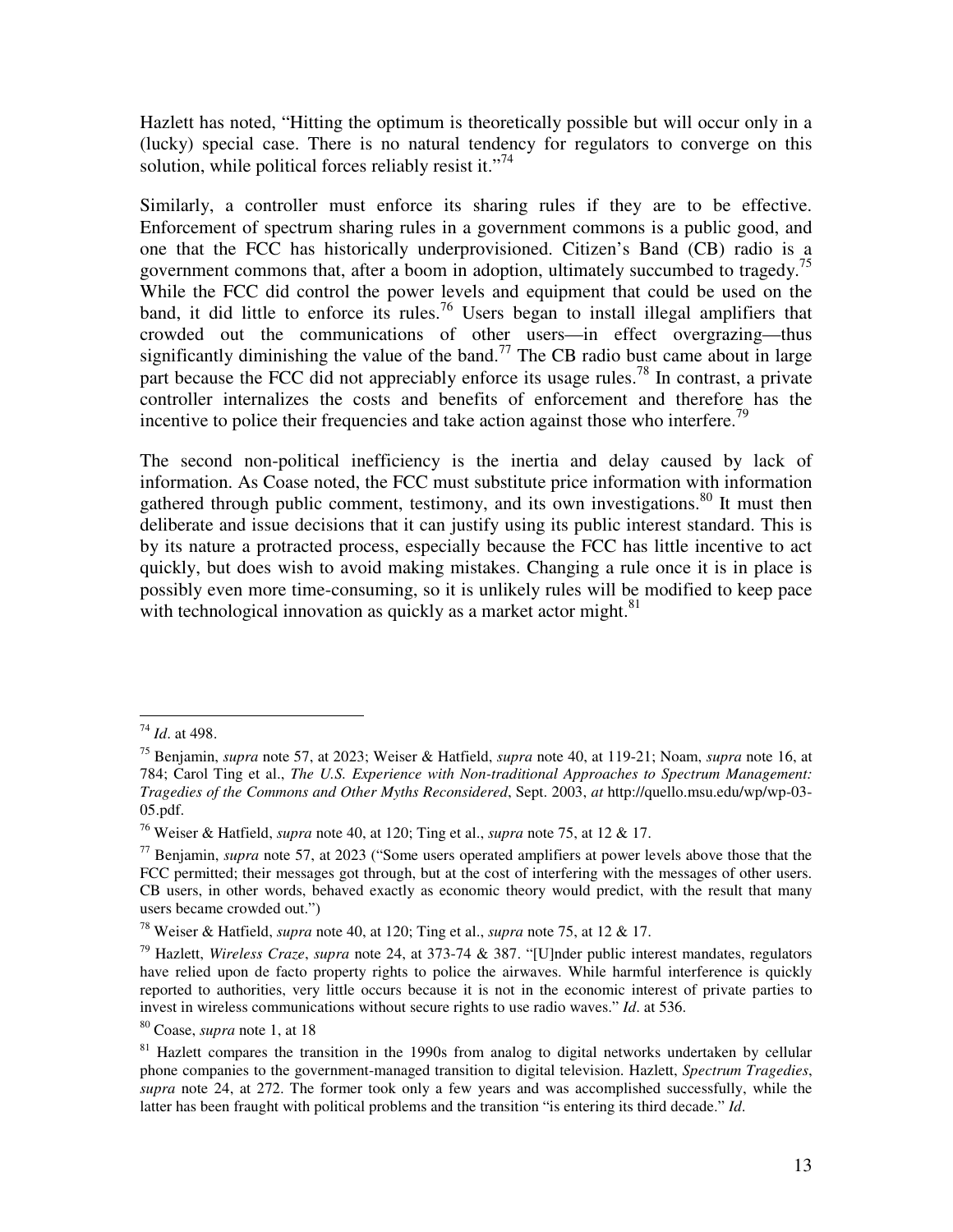#### **2. Rent-Seeking**

There are at least two ways that a government creation of a commons is subject to rentseeking behavior. The first is in the allocation of the spectrum itself. Parties that stand to gain or lose depending on the outcome will hotly contest whether or not to allocate a certain band to commons use. Even if a commons is taken for granted, what the parameters of that commons will be are subject to debate.

Second, the trade-offs inherent in the selection of spectrum-sharing rules are also tradeoffs between the backers of the different rules or standards. Interested parties will exert pressure on the FCC to make sure that their technical standard is adopted or protected. For example, the 2.4 GHz band is a government-controlled commons on which Wi-Fi, cordless phones, garage door openers, and many other consumer devices operate subject to sharing rules enforced through federal device regulation.<sup>82</sup> In 1999, Motorola, Proxim, Siemens, and other companies backed changes to the sharing rules that would allow them to offer a more robust competitor to Wi-Fi called HomeRF.<sup>83</sup> Predictably, Cisco, 3Com, Apple, and other Wi-Fi backers waged a contentious regulatory war against the rule change claiming that the new HomeRF technology would interfere with Wi-Fi transmissions. 84 In contrast, private controllers internalize the economic costs and benefits resulting from spectrum use decisions and will undertake all cost-effective measures to put in place optimal spectrum sharing rules.<sup>85</sup>

# **II. The 3650 MHz Proceeding**

Today, academics and policy makers have generally come to realize that command-andcontrol management of spectrum is undeniably inefficient. They have therefore undertaken to identify alternative management systems. Spectrum property rights combined with a free market is the alternative that Coase proposed, and it is not without its significant critiques.<sup>86</sup> As we have seen, the other notable system that has been proposed is spectrum managed as a commons. This Article does not aim to champion the relative merit of one proposal over the other, for in fact each may be the most appropriate depending on the context. However, if what we aim to identify are indeed *alternatives* to command-and-control in order to avoid its inefficiencies, then we should carefully note if a proposed system is subject to the very same inefficiencies.

<sup>82</sup> 47 C.F.R §§ 15.243-15.249.

<sup>83</sup> Hazlett, *Wireless Craze*, *supra* note 24, at 503; Wylie Wong, *Future of home networking rests on FCC*, C|NET NEWS.COM, May 22, 2000, *at* http://news.com.com/2100-1033-240880.html (last visited Dec. 1, 2005); Glenn Fleishman, *New Wireless Standards Challenge 802.11b*, O'REILLY WIRELESS DEVCENTER, Jun. 8, 2001, *at* http://www.oreillynet.com/pub/a/wireless/2001/05/08/standards.html (last visited Dec. 1, 2005).

<sup>84</sup> *Id*.

<sup>85</sup> Hazlett, *Wireless Craze*, *supra* note 24, at 503-04 (2001).

<sup>86</sup> *See* Dale Hatfield & Philip J. Weiser, *Property Rights in Spectrum: Taking the Next Step*, Sep. 30, 2005, *at* http://papers.ssrn.com/sol3/papers.cfm?abstract\_id=818624 (explaining that "the transition to a property rights model for spectrum is far more complex than commonly portrayed.").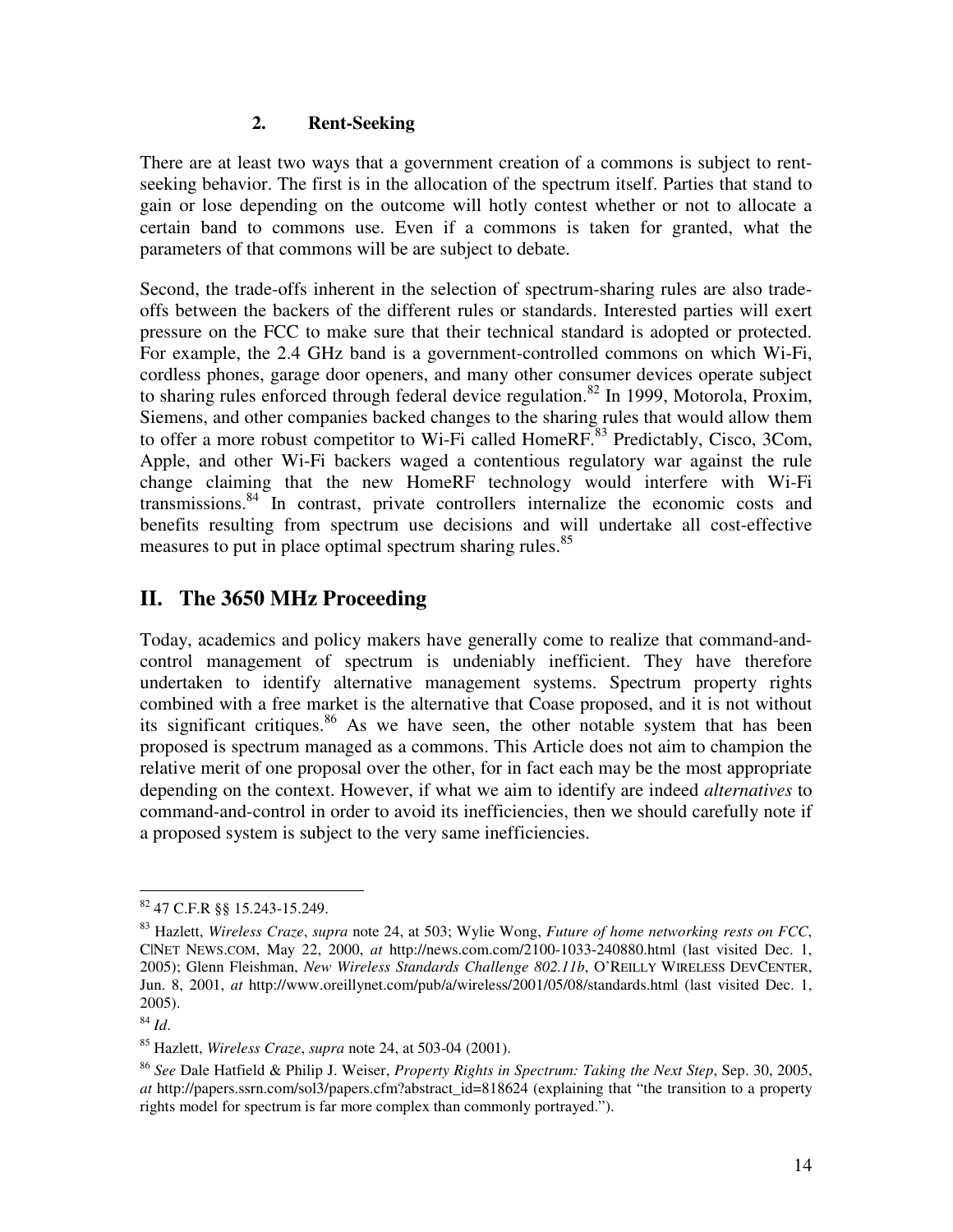A commons that is created and managed by the federal government will rely heavily on the same regulatory regime that underpins the historical command-and-control system. It will thus likely be subject to similar inefficiencies and pitfalls. The popular notion that a commons is a third way independent of government hides this reality. While we might make the political decision to manage some spectrum as a government commons—the same way New Yorkers have chosen to manage a large portion of Manhattan as Central Park—we should do so mindful of the fact that we have likely not escaped some of the problems inherent in command-and-control.

Currently the FCC is engaged in a rulemaking that would designate the 50 MHz block of spectrum between 3650 and 3700 MHz as a commons. The commons that is being created in this proceeding is no doubt not the commons that many academic proponents would design if they were charged to do so. Nevertheless, it is the commons that government is giving us. That is, if, as proponents advocate, government is to create a commons, then it will have to do so using the FCC's regulatory process—without the benefit of market feedback, with varying special interests lobbying the agency, and relying heavily on good intentions and the amorphous public interest standard to guide it. What we are witnessing in the 3650 proceeding is the birth of a government controlled commons, and already the baby is exhibiting some of the telltale signs of regulatory inefficiency.

#### **A. A (Concise) History of the 3650 MHz Band**

The history of the 3650 MHz band is a long and convoluted one. Prior to 1984, the 3500- 3700 MHz band was allocated exclusively for federal government use.<sup>87</sup> In 1984, the FCC changed its rules to allow the 3600-3700 MHz band to also be used by nongovernment satellite services.<sup>88</sup> That use was restricted "to international inter-continental [space-to-Earth] systems,"<sup>89</sup> which had the effect of locating the receiving stations largely along the coasts and not in the interior of the country.<sup>90</sup>

In 1993, Congress mandated the Commerce Department to identify at least 200 MHz of federal government spectrum to be transferred to private use.<sup>91</sup> Pursuant to this directive, the 3650-3700 MHz band was slated for transfer in 1999 as a mixed-use band.<sup>92</sup> This meant that while the band would become available for allocation and assignment by the

<sup>87</sup> Federal Communications Commission, *In the Matter of Unlicensed Operation in the Band 3650-3700 MHz*, *Additional Spectrum for Unlicensed Devices Below 900 MHz and in the 3 GHz Band*, *Amendment of the Commission's Rules With Regard to the 3650-3700 MHz Government Transfer Band*, ET Docket No. 04-151, ET Docket No. 02-380, ET Docket No. 98-237 (released Apr. 23, 2004), 19 FCC Rcd 7545, at ¶ 4 (2004), *available at* http://hraunfoss.fcc.gov/edocs\_public/attachmatch/FCC-04-100A1.pdf (last visited Dec. 1, 2005) (notice of proposed rulemaking) [hereinafter "3650 NPRM"], summarized at Unlicensed Operation of the 3650-3700 MHz Band, 69 Fed. Reg. 26790 (May 14, 2004) (proposed rule).

<sup>88</sup> 3650 NPRM, *supra* note 87, at ¶ 4.

<sup>89</sup> *Id*.

<sup>90</sup> Hazlett, *Spectrum Tragedies*, *supra* note 24, at n.120.

<sup>91</sup> 3650 NPRM, *supra* note 87, at ¶ 5.

<sup>92</sup> *Id*.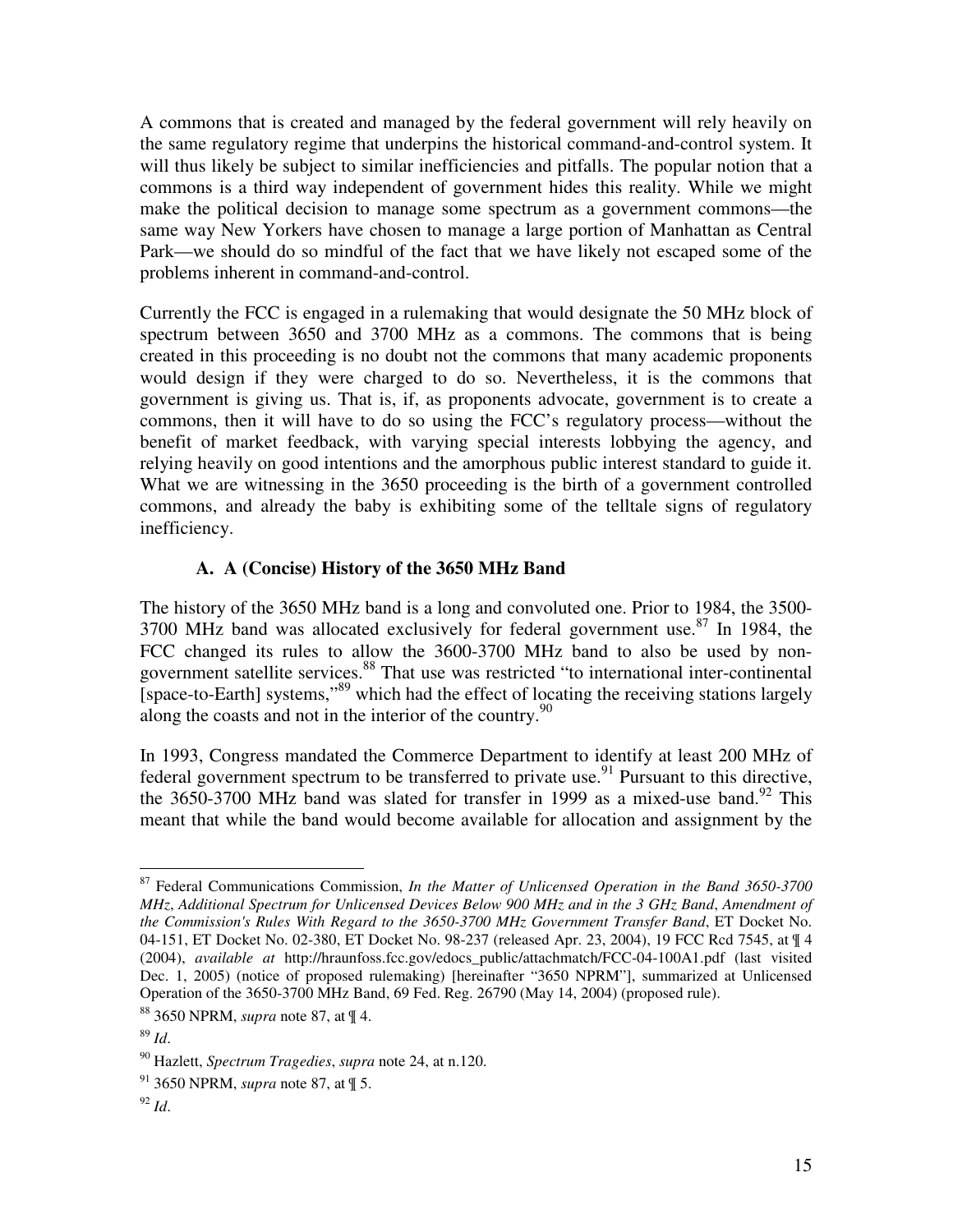FCC to private users, the government would retain indefinite use of the band at three government installations. 93

Congress acted again in 1997 and mandated the FCC to assign through auctions a total of 55 MHz of non-government spectrum.<sup>94</sup> It specifically identified spectrum in the 1990-2150 MHz band for this purpose. <sup>95</sup> However, for a 15 MHz portion of this band, Congress gave the President the authority to identify an alternate 15 MHz of spectrum if the President determined that reallocation of the spectrum Congress had chosen would interfere with incumbent government uses.<sup>96</sup> President Clinton exercised this option and, in 1998, through the National Telecommunications and Information Administration (NTIA), identified the 3650 MHz band as one possible source for the alternate 15 MHz spectrum block. 97

That same year, the FCC began a proceeding to allocate the 3650 MHz band for fixed wireless services.<sup>98</sup> To that end, the FCC sought to end the band's existing allocation for satellite services.<sup>99</sup> It issued a "freeze" order stating that it would no longer accept applications for new satellite Earth stations or major amendments to the licenses of existing stations.<sup>100</sup> The FCC nevertheless stated that if it took this course of action it would grandfather existing satellite Earth stations. 101

In late 2000, the FCC issued rules allocating the 3650 MHz band for fixed and mobile wireless services.<sup>102</sup> Pursuant to NTIA's identification of the 3650 MHz band as a candidate for auctioning, the FCC also established that it would assign licenses in the band through competitive bidding.<sup>103</sup> The FCC then began a proceeding to determine service rules for the band, which would determine the contours of the licenses to be offered.<sup>104</sup> After initial public comments were filed in that proceeding, the FCC took no further action on licensing the band until recently.<sup>105</sup>

97 *Id*.

98 *Id*. at ¶ 7.

99 *Id*.

<sup>&</sup>lt;sup>93</sup> Id. The three installations are radiolocation stations at Pascagoula, Mississippi; Pensacola, Florida; and Saint Inigoes, Maryland. *Id*.

<sup>94</sup> *Id*. at ¶ 6.

<sup>95</sup> *Id*.

<sup>96</sup> *Id*.

<sup>100</sup> *Id*.; Federal Communications Commission, *Amendment of the Commission's Rules With Regard to the 3650-3700 MHz Government Transfer Band*, ET Docket No. 98-237 (released Dec. 18, 1998), 14 FCC Rcd 1295 (1998) (notice of proposed rulemaking and order) [hereinafter "FSS Freeze Order"].

<sup>101</sup> 3650 NPRM, *supra* note 87, at ¶ 7.

<sup>102</sup> *Id*. at ¶ 8.

<sup>103</sup> *Id*.

<sup>104</sup> *Id*. at ¶ 11.

<sup>105</sup> *Id*. at ¶ 13.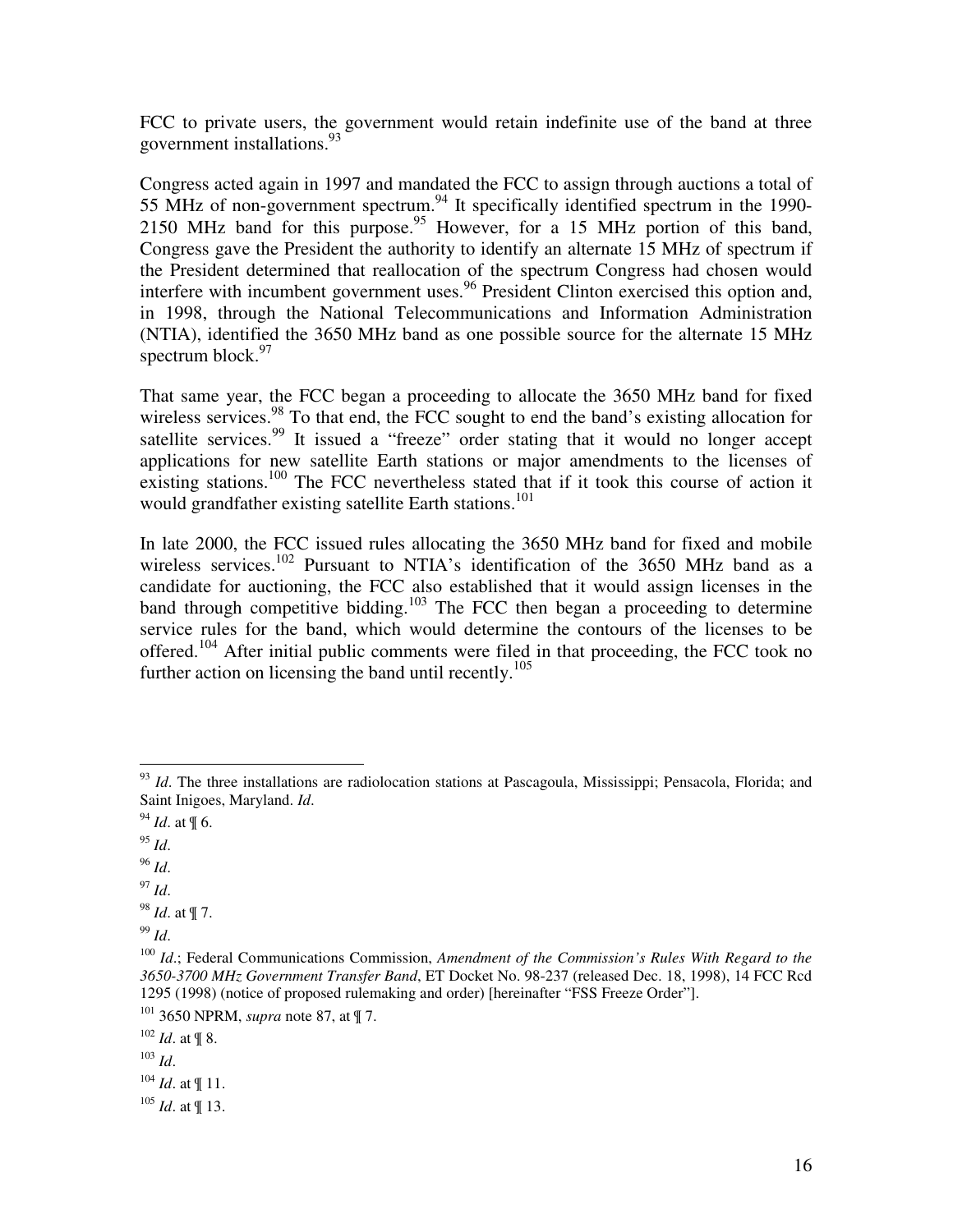In November 2002, the FCC's Spectrum Policy Task Force, which had been charged with rethinking spectrum management, released its final report.<sup>106</sup> As noted in Part I, the Report concluded that command-and-control management of spectrum was inefficient and recommended auctions and commons as alternatives that should be pursued.<sup>107</sup> One month later, however, before the public comment period for the Report had ended, the FCC decided to begin investigating a commons approach for the 3650 MHz band.<sup>108</sup>

The FCC issued a Notice of Inquiry seeking public comment on the possibility of allowing the unlicensed use of the  $3650$  MHz band.<sup>109</sup> The Commission contemplated use of the band at power levels higher than those allowed for other unlicensed bands and subject only to minimal technical requirements to avoid interference to incumbent satellite Earth stations.<sup>110</sup> In response to this Notice of Inquiry, public comments were filed in favor and against unlicensed use of the band. In favor of an unlicensed commons approach were mainly rural wireless Internet service providers (WISPs) who sought new spectrum over which to provide high-speed Internet access to their customers. These WISPs had traditionally relied on existing unlicensed bands (such as the 2.4 GHz band that houses Wi-Fi and other unlicensed applications), but now complained that those unlicensed bands had become too crowded.<sup>111</sup> Against the unlicensed commons approach were mobile wireless carriers and equipment manufacturers, such as Cingular and Motorola, who argued that unlicensed use was not allowed by the Communications Act and would also cause interference to existing devices.<sup>112</sup> Ultimately, the FCC issued in April 2004 a notice of proposed rulemaking to designate the 3650 MHz band for unlicensed use, especially emphasizing its potential benefit to rural WISPs.<sup>113</sup>

This final proposed rulemaking was hotly contested during the public comment period. It resulted in a March 2005 FCC order designating the 3650 MHz band for non-exclusive

<sup>106</sup> Spectrum Policy Task Force Report, *supra* note 5.

<sup>107</sup> *See supra*, note 5.

<sup>108</sup> Federal Communications Commission, *Additional Spectrum for Unlicensed Devices Below 900 MHz and in the 3 GHz* Band, ET Docket No. 02-380 (released Dec. 20, 2002), *available at* hraunfoss.fcc.gov/edocs\_public/attachmatch/FCC-02-328A1.pdf (last visited Dec. 2, 2005) (notice of inquiry) [hereinafter "Unlicensed NOI"]. In a statement accompanying the notice of inquiry, thencommissioner Kevin Martin criticized taking action stating, "I question the timing of this item. This item is based around several recommendations of the Commission's Spectrum Policy Task Force Report. We only recently put that Report out for comment[.] It seems odd to me to initiate this proceeding before we even receive any comments on the Task Force's recommendations." *Id*. at 18.

<sup>109</sup> *Id*.

<sup>110</sup> *Id*. at ¶ 20.

<sup>111</sup> *See e.g.* Roy Preston, Comments regarding Unlicensed NOI, ET Docket No. 02-380 (Jan. 6, 2003); Lakeland Communications, *Comments of Lakeland Communications*, ET Docket No. 02-380 (Feb. 2, 2003).

<sup>112</sup> Cingular, *Comments of Cingular Wireless LLC*, ET Docket No. 02-380 (Apr. 17, 2003) (arguing that unlicensed operations would violate Section 301 of the Communications Act of 1934, which established licensing as the statutory model, and arguing that unlicensed operations would also create technical problems.); Motorola, *Comments of Motorola, Inc.*, ET Docket No. 02-380 (Apr. 17, 2003) (arguing that unlicensed operation in the 3650 MHz band would be premature before the Commission finalized service rules for licensed services in the band.).

<sup>113</sup> 3650 NPRM, *supra* note 87, at ¶ 2.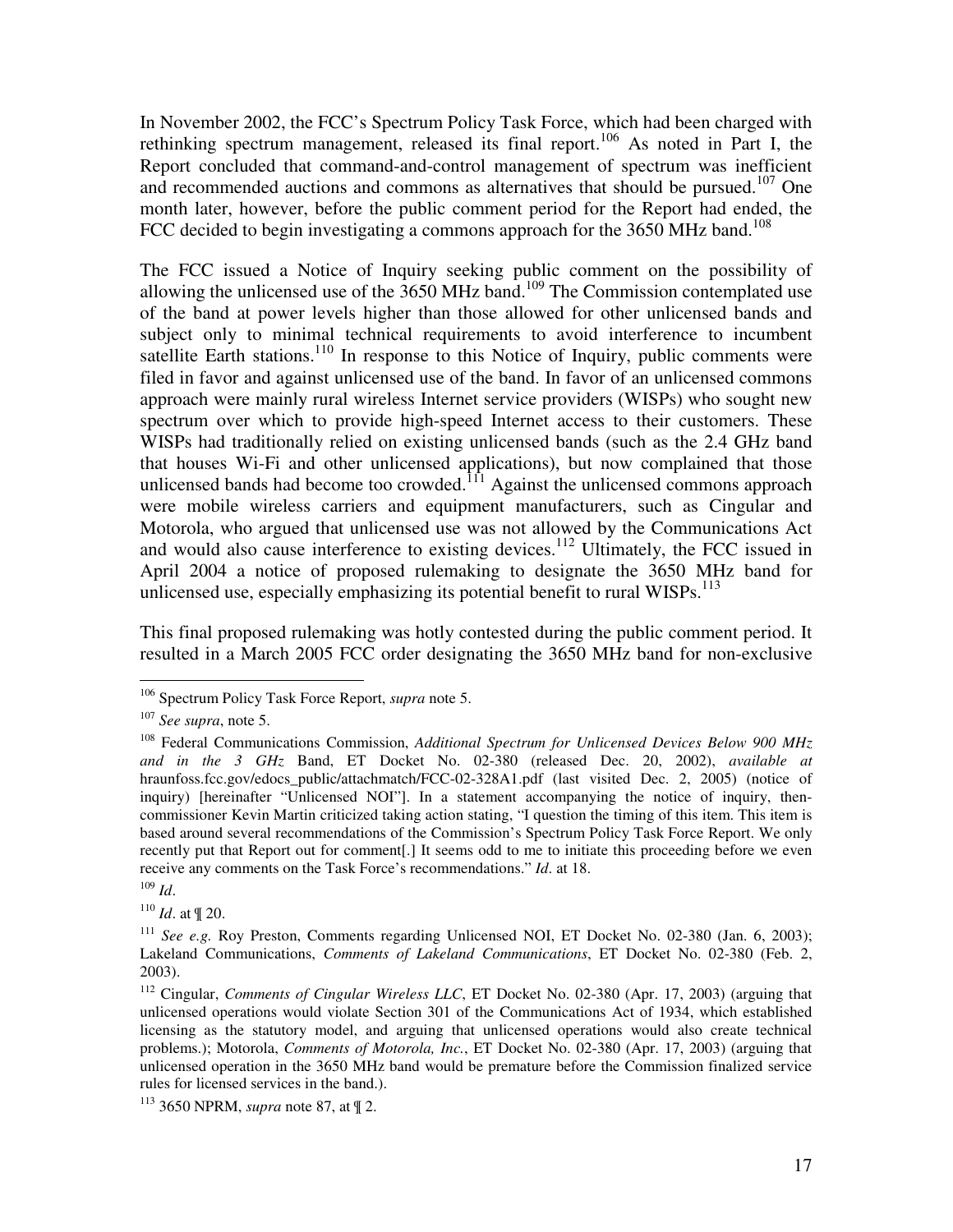licensed use—a very unique commons. Although users of the band will have to acquire a license to use the band, the license does not give them the exclusive right to use the spectrum; that is, licensees will have to share the spectrum with every other licensee.<sup>114</sup> An unlimited number of licenses will be issued on a national basis.<sup>115</sup> Licensees will be required to "make every effort" not to interfere with each other.<sup>116</sup> Additionally, there is no first-in-time right, meaning that an initial licensee does not have superior rights to a subsequent licensee.<sup>117</sup>

To facilitate sharing of the band, the FCC set very general sharing rules by mandating that devices operating in the band use a "contention-based protocol" such as "listen before talk."<sup>118</sup> The rules, however, do not make clear if only one standard can be used in the entire band or if several can be deployed. Nevertheless, before a device is allowed to transmit over the band, the FCC must certify it as compliant with the rules. Soon after the FCC's designation of the 3650 MHz band as a commons, wireless manufacturers filed petitions for reconsideration that, among other things, asked the FCC to clarify the new rules.<sup>119</sup> Other parties also filed petitions for reconsideration and they are all currently pending. 120

#### **B. Allocation & Sharing Rules**

Under the FCC's traditional command-and-control system of spectrum management, blocks of spectrum are first allocated for a particular use and then assigned to licensees who may only use the spectrum within the confines of the allocation. For example, spectrum currently used by television broadcasters is well suited for mobile wireless communications, including high-speed mobile data. However, because the spectrum is allocated for free over-the-air television it cannot legally be used for any other purpose. The owner of a local VHF television license (effectively 6 MHz of spectrum somewhere between 54 and 806 MHz) cannot sell her license to a wireless carrier such as Verizon even if that is a higher valued use. Nor may she offer a commercial-free pay-per-view

<sup>114</sup> Federal Communications Commission, *In the Matter of Wireless Operations in the 3650-3700 MHz Band*, *Rules for Wireless Broadband Services in the 3650-3700 MHz Band*, *Additional Spectrum for Unlicensed Devices Below 900 MHz and in the 3 GHz Band*, *Amendment of the Commission's Rules With Regard to the 3650-3700 MHz Government Transfer Band*, ET Docket No. 04-151, WT Docket No. 05-96, ET Docket No. 02-380, ET Docket No. 98-237 (released Mar. 16, 2005), at ¶¶ 31-32 (2005), *available at* hraunfoss.fcc.gov/edocs\_public/attachmatch/FCC-05-56A1.pdf (last visited Dec. 1, 2005) (report and order and memorandum opinion and order) [hereinafter "3650 Order"], published at Wireless Operations in the 3650-3700 MHz Band, 70 Fed. Reg. 24712 (May 11, 2005) (final rule).

<sup>115</sup> *Id*.

<sup>116</sup> *Id*.; 47 CFR § 90.1319 (2005).

<sup>117</sup> 3650 Order, *supra* note 114, at ¶¶ 14 & 28.

<sup>118</sup> *Id*. at ¶ 16.

<sup>119</sup> *See e.g.* Intel et al., *Petition for Reconsideration of Intel Corporation, Redline Communications, Inc., Alvarion, Inc.*, ET Docket No. 04-151 (June 10, 2005).

<sup>120</sup> *See e.g.* Wireless Communications Association International, *Petition of Reconsideration of the Wireless Communications Association International, Inc*., ET Docket No. 04-151 (June 10, 2005); Satellite Industry Association, *Petition for Partial Reconsideration of the Satellite Industry Association*, ET Docket No. 04- 151 (June 10, 2005).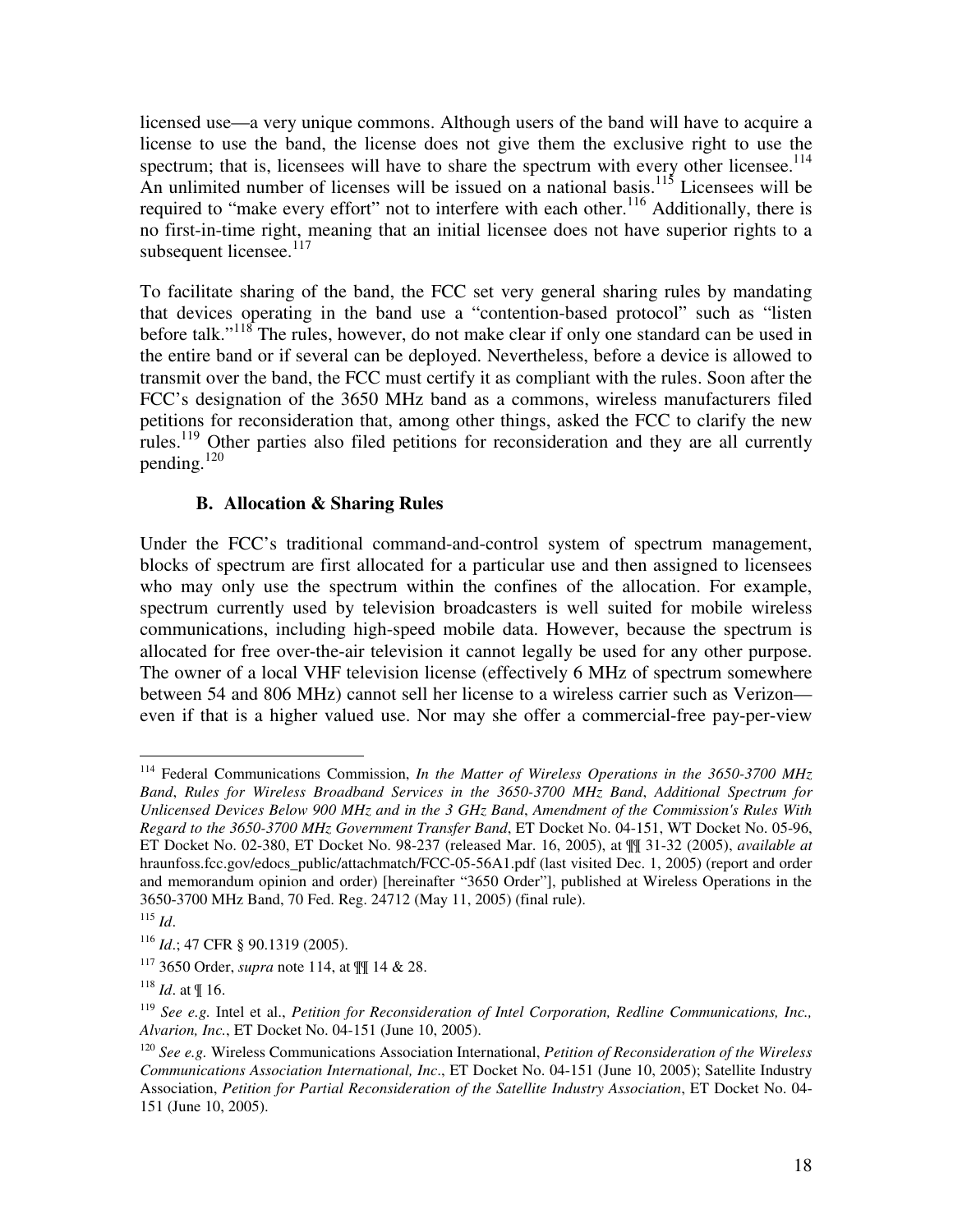television service over the spectrum; the allocation limits use of the spectrum to providing advertiser-supported over-the-air television. Therefore, not only does government decide the application for which that block of spectrum is to be used, it often also decides what business model may be employed.<sup>121</sup>

The FCC calls the assignment of a frequency that is made for the sole use of one licensee "exclusive use licensing."<sup>122</sup> "Under this model, exclusive rights resemble property rights in spectrum, but this model does not imply or require creation of 'full' private property rights in spectrum." 123 In contrast, if a band is allocated as a commons, "unlimited numbers of unlicensed users to share frequencies [are allowed], with usage rights that are governed by technical standards or etiquettes but with no right to protection from interference."<sup>124</sup>

Allocation decisions are critical, yet as Coase noted, they are made with only blunt approximations of the cost and benefits of the competing potential uses of spectrum. Additionally, parties that stand to gain from particular outcomes will logically make an investment in exerting political pressure on the government decision-makers. The likely result of this process is an inefficient allocation of spectrum resources.

Short of congressional action mandating a course of action, transition from commandand-control spectrum management to either of the two alternatives identified by the Spectrum Policy Task Force Report—exclusive use and commons—will require that the FCC engage in allocation. That is, before a block of spectrum can be assigned through competitive bidding or utilized as a commons, it must first be allocated for either use.

It should be understood that assignment only determines who may use a section of spectrum; use must still comply with the terms of the spectrum's allocation. For example, if the FCC designates a block of spectrum as a commons (so that it is not assigned exclusively to just one licensee) then anyone can use it, but only consistent with its allocation.<sup>125</sup> By the same token, while the FCC might assign exclusive use of a block of spectrum to the winner of an auction, that exclusive licensee cannot put the spectrum to whatever use she pleases, but must instead comply with the terms of the license she has purchased, which in turn will be consistent with the spectrum's allocation.<sup>126</sup> Therefore, having auctions or commons are not ends in themselves. Auctioning a TV broadcast license may more efficiently assign the license among several potential licensees, but if allocation is still a command-and-control process, an auction will do nothing to more efficiently determine whether the licensed spectrum is better put to use for TV broadcasting or some other purpose.

<sup>121</sup> Hazlett, *Spectrum Tragedies*, *supra* note 24, at 244.

<sup>122</sup> Spectrum Policy Task Force Report, *supra* note 5, at 35.

<sup>123</sup> *Id*.

<sup>124</sup> *Id*.

<sup>&</sup>lt;sup>125</sup> For example, devices such as baby monitors, garage door openers, and Wi-Fi, which operate on the ISM bands, must comply with the FCC's Part 15 rules. 47 C.F.R. §15 (2005).

 $126$  For example, winners of PCS band auctions may use their spectrum only in compliance with the FCC's Part 24 rules. 47 C.F.R. § 24 (2005).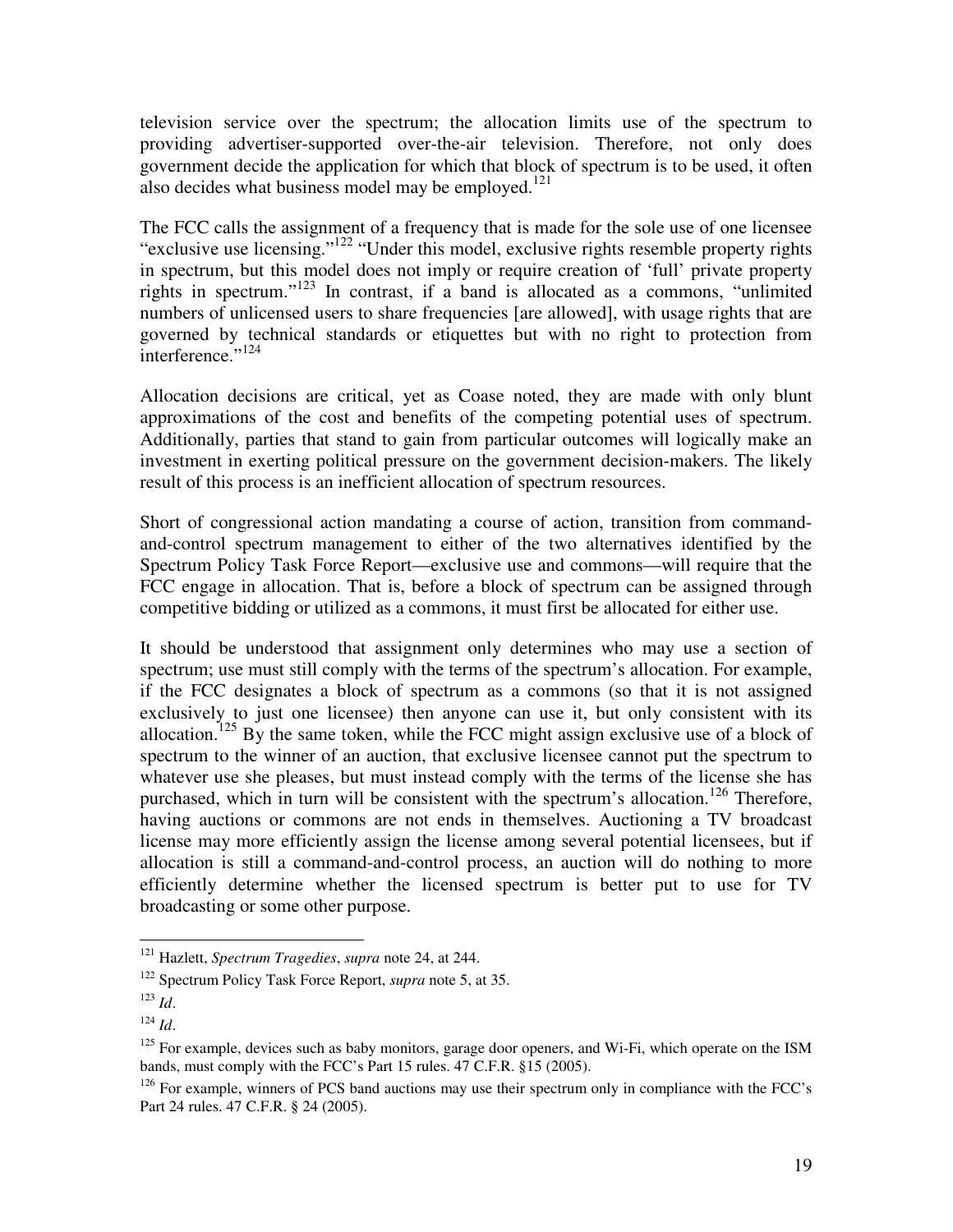With that in mind, we can see that what the Spectrum Policy Task Force—and, indeed, Coase—recommended was that spectrum be allocated for flexible use.<sup>127</sup> That is, spectrum should not be fettered with use restrictions, but should instead be freed so that assignees have the power to use it however they see fit. To leverage the power of the market—its ability to efficiently prioritize among competing uses of a resource spectrum must not only be freely traded in a market or freely utilized in a commons, but it must also be free of regulations that prevent its holders from putting it to the most productive use.

Only if spectrum is first allocated for flexible use, with few if any conditions on its use, can a commons or a property rights regime help overcome the inefficiencies of command-and-control spectrum management. For example, if spectrum is allocated for flexible use, a property rights regime will allow the owner of spectrum to put it to the most valuable use or sell it to someone who will.<sup>128</sup> Similarly, if there are no restrictions on use, a commons will allow anyone to use the spectrum however she sees fit, thus overcoming command-and-control misallocation.

However, while title to spectrum could theoretically be auctioned off in fee simple with no strings attached, a government-created and -managed commons will always have its usage rules set through a command-and-control process. Users of a government commons might not be explicitly restricted in the applications they can deploy over the spectrum, but they will have to comply with the sharing rules that govern the commons. Sharing rules, which will be established through regulation, will in turn limit the types and number of applications that can be deployed.

If flexible use spectrum is auctioned, then proponents of every possible application can bid for access to the spectrum. One will win and the rest will be excluded. By the same token, if a commons is created, the sharing rules selected will make some uses mutually exclusive. The difference is that a market determines who will own spectrum—and thus what uses are excluded—through a price mechanism, while a government commons excludes uses through regulatory decisions.

Instead of giving potential spectrum users an incentive to bid higher, the regulatory process encourages rent-seeking to ensure their use is favored. Not only will users that back competing sharing rules engage in such lobbying, but so will parties that seek spectrum to be allocated for exclusive use.<sup>129</sup> The FCC proceeding to create a commons in the 3650 MHz is rife with such petitioning, as we will see below. While spectrum sharing may ultimately work well in that band and others, claims that a government-

<sup>&</sup>lt;sup>127</sup> Spectrum Policy Task Force Report, *supra* note 5, at 16. This is also the consensus view of economists. *See generally* Martin Neil Baily et al., *Comments of 37 Concerned Economists*, WT Docket No. 00-230 (Feb. 7, 2001), *available at* http://www.aei-brookings.org/admin/authorpdfs/page.php?id=176.

 $128$  It should be noted that the highest valued use might even be a commons that is privately managed.

 $129$  One reason why some parties might lobby against a the creation of a commons is that while privately owned spectrum can be managed as a commons and therefore host commons applications, a governmentmanaged spectrum commons cannot host applications that require an exclusive use right.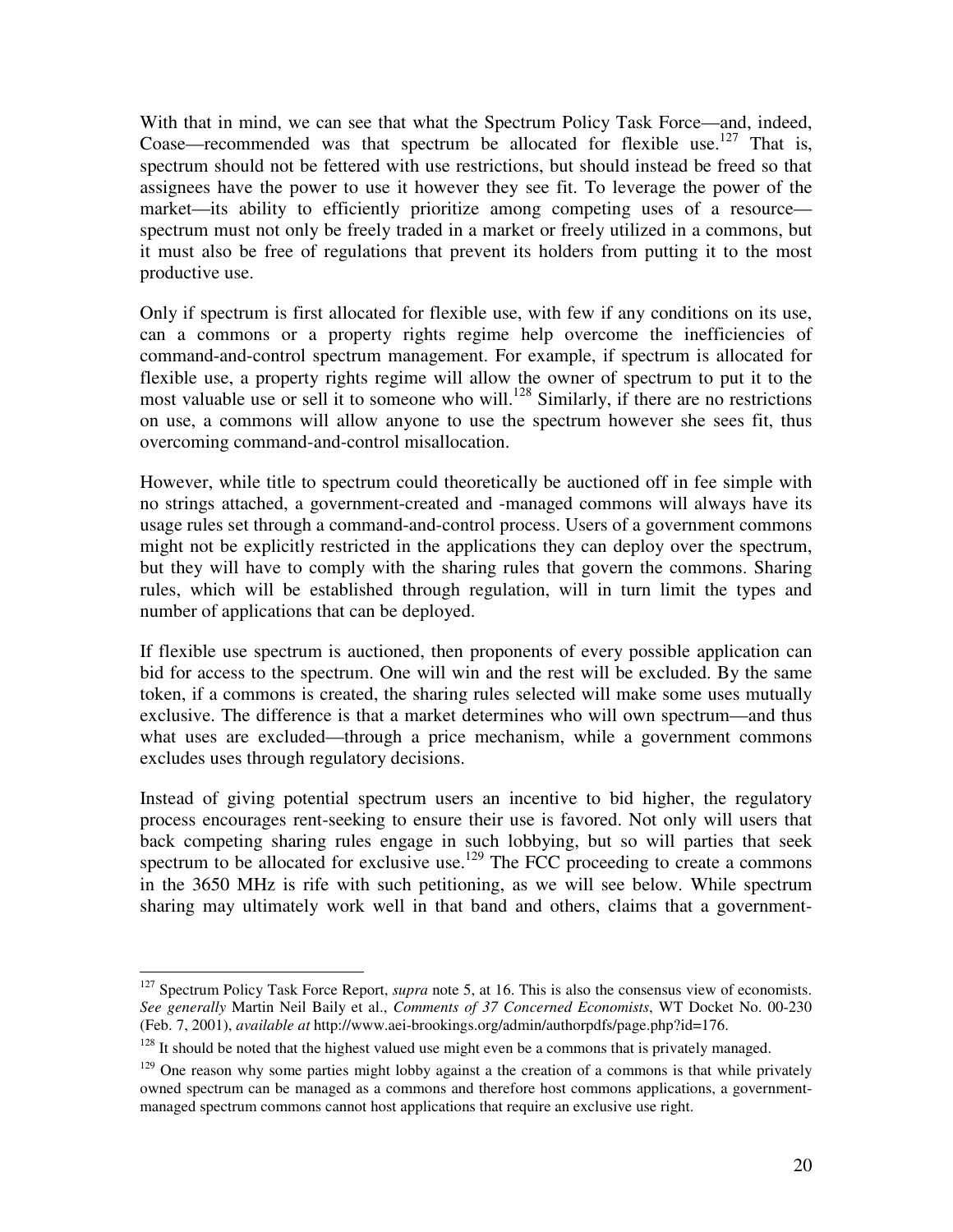controlled commons will remove the inefficiencies of command-and-control regulation are exaggerated.

#### **1. The Incumbents: Satellite Operators**

As noted earlier, since 1984 the FCC has allowed non-government fixed satellite services (FSS) to use the 3600-3700 MHz band limited to international inter-continental systems.<sup>130</sup> FSS use of the 3650-3700 MHz band was further restricted by a 1998 order that halted consideration of new FSS licenses, or amendments to existing ones, because the FCC contemplated allocating the band for fixed wireless and mobile wireless services.<sup>131</sup> Although the FCC ultimately changed course and allocated the 3650 MHz band as a commons, a petition to stay the freeze order was denied and the limitations were upheld.<sup>132</sup> Not surprisingly, since the regulatory process to reallocate the 3650 MHz band began in 1998, the satellite industry's objectives have been to preserve its incumbent uses of the band and to remove the restrictions placed on it.

The satellite industry has resisted the reallocation of the 3650 MHz band as a commons on several grounds. One of its main objections has been that the FCC underestimates the size of the exclusion zones<sup>133</sup> needed around existing FSS stations to prevent interference to their operations from devices using the commons.<sup>134</sup> According to the Satellite Industry Association, fixed stations must be located at least 220 to 313 kilometers away from a FSS station to avoid interference.<sup>135</sup> In its final order, the FCC set the distance at 150 km, stating that even that number "employs a high degree of worst-case conservatism $[.]$ <sup>,, $136$ </sup> Not satisfied with the measures taken in that order to protect FSS stations, SIA filed a petition for reconsideration.<sup>137</sup>

Because it has nothing to gain, and perhaps something to lose, by the reallocation of the 3650 MHz band, the incentive of the satellite industry is to support the tightest restrictions possible on the new commons.<sup>138</sup> Meanwhile, potential users of the commons have an incentive to underestimate the protection needed by FSS stations so as not to limit the geographic areas and power levels at which they can operate. Caught in the middle of two interest groups, the FCC must make a command-and-control decision that affects both the commons and the incumbents. However, without price information to

<sup>130</sup> 3650 NPRM, *supra* note 87, at ¶ 4.

<sup>&</sup>lt;sup>131</sup> FSS Freeze Order, *supra* note 100, at  $\P$  7.

<sup>132</sup> 3650 Order, *supra* note 114, at ¶¶ 89-91.

<sup>&</sup>lt;sup>133</sup> An exclusion zones is an area around an FSS station in which the new non-exclusively licensed devices are not allowed to transmit. This is because transmitting within the exclusion zone would interfere with the FSS station.

<sup>134</sup> Satellite Industry Association, *Comments of the Satellite Industry Association*, ET Docket No. 04-151 (July 28, 2004), at 17.

<sup>135</sup> *Id*.

<sup>136</sup> 3650 Order, *supra* note 114, at ¶ 60.

<sup>137</sup> Satellite Industry Association, *Petition for Partial Reconsideration of the Satellite Industry Association*, ET Docket No. 04-151 (June 10, 2005).

<sup>138</sup> Hazlett, *Wireless Craze*, *supra* note 24, at 387-88 (discussing incumbent sensitivity to interference).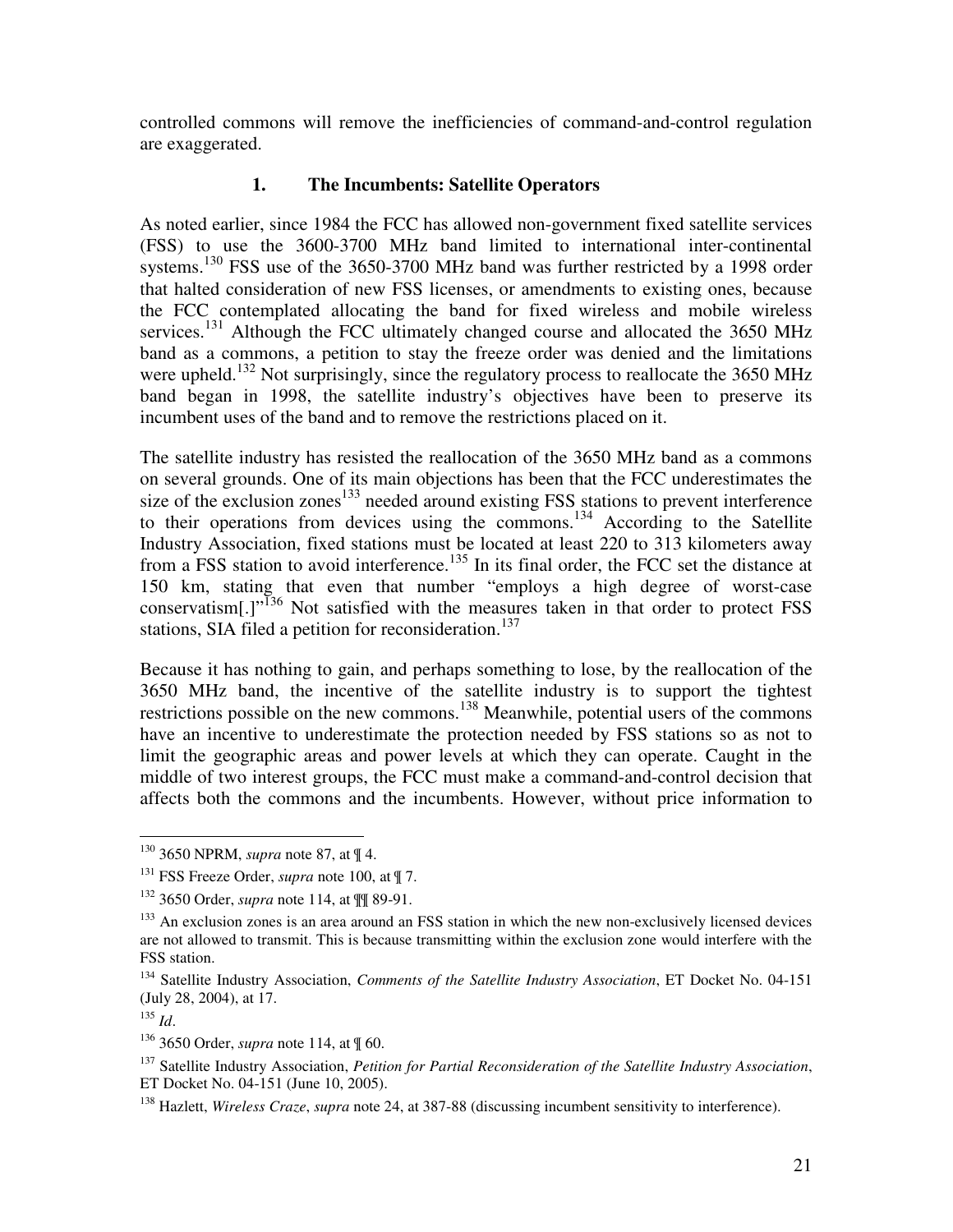guide a cost-benefit analysis, it is unlikely that it will very closely approximate an economically efficient result.<sup>139</sup>

The FCC confronted a similar dilemma in the satellite industry's petitions that asked it to remove the restrictions placed on FSS stations in the 3650 MHz band, including removing the freeze on new FSS stations.<sup>140</sup> Doing so would affect the capacity of a new commons in the band. Therefore, this was a trade-off between using the spectrum for one use (satellite service) or another (a commons likely to be used for wireless data). Ultimately, the FCC opted for the latter and denied the satellite industry's petition, stating simply that increasing the number of FSS stations in the band "would be directly counter to [its] fundamental judgments concerning future use of the 3650 MHz band and would not serve the public interest."<sup>141</sup> The new commons, therefore, owes its creation in large part to the type of command-and-control decisions the Spectrum Policy Task Force Report aims to curtail.

#### **2. The Young Turks: WISPs**

Immediately after the release of the Spectrum Policy Task Force Report, the FCC changed course with regard to its plans for the 3650 MHz band. It shelved the idea of auctioning exclusive use licenses for fixed and mobile wireless services in the band and instead began a Notice of Inquiry (NOI) proceeding that sought public comment on whether the  $3650$  MHz band should be opened to unlicensed use.<sup>142</sup> Small rural wireless Internet service providers (WISPs) seized the moment and lobbied heavily in support of an unlicensed commons.

Because of the low population densities in rural areas, broadband Internet access over cable or DSL is not as readily available as it is in metropolitan areas. Rural WISPs fill the void by providing high-speed Internet access wirelessly using existing unlicensed commons such as the 2.4 GHz Wi-Fi band. However, in their comments to the NOI, WISPs complained that the commons they now use are becoming crowded and virtually unusable.<sup>143</sup> Competing with WISPs in the unlicensed bands are signals from consumer products such as remote controls and garage door openers, as well as the signals of other

<sup>&</sup>lt;sup>139</sup> The FCC itself acknowledges that the rules it has chosen "employ[] a high degree of worst-case conservatism" and are therefore probably too strict. 3650 Order, *supra* note 114, at ¶ 60. They attempt to mitigate this shortcoming by allowing transmissions within the protection zones, "so long as they negotiate agreements with the earth station operators."). *Id*.

<sup>140</sup> Lockheed Martin Corporation, *Petition for Reconsideration*, ET Docket No. 98-237 (Dec. 18, 2000); Extended C-Band Ad-Hoc Coalition, *Petition for Reconsideration and Comments*, ET Docket No. 98-237 (Dec. 18, 2000); Inmarsat Ltd., *Petition for Reconsideration of the First Report and Order*, ET Docket No. 98-237 (Dec. 18, 2000). Specifically, satellite industry asked that the FSS freeze order be lifted and for an end to the international intercontinental limitation.

<sup>141</sup> 3650 Order, *supra* note 114, at ¶ 91.

<sup>142</sup> *See supra* note 108.

<sup>&</sup>lt;sup>143</sup> See e.g. Roy Preston, Comments regarding Unlicensed NOI, ET Docket No. 02-380 (Jan. 6, 2003); Lakeland Communications, *Comments of Lakeland Communications*, ET Docket No. 02-380 (Feb. 2, 2003).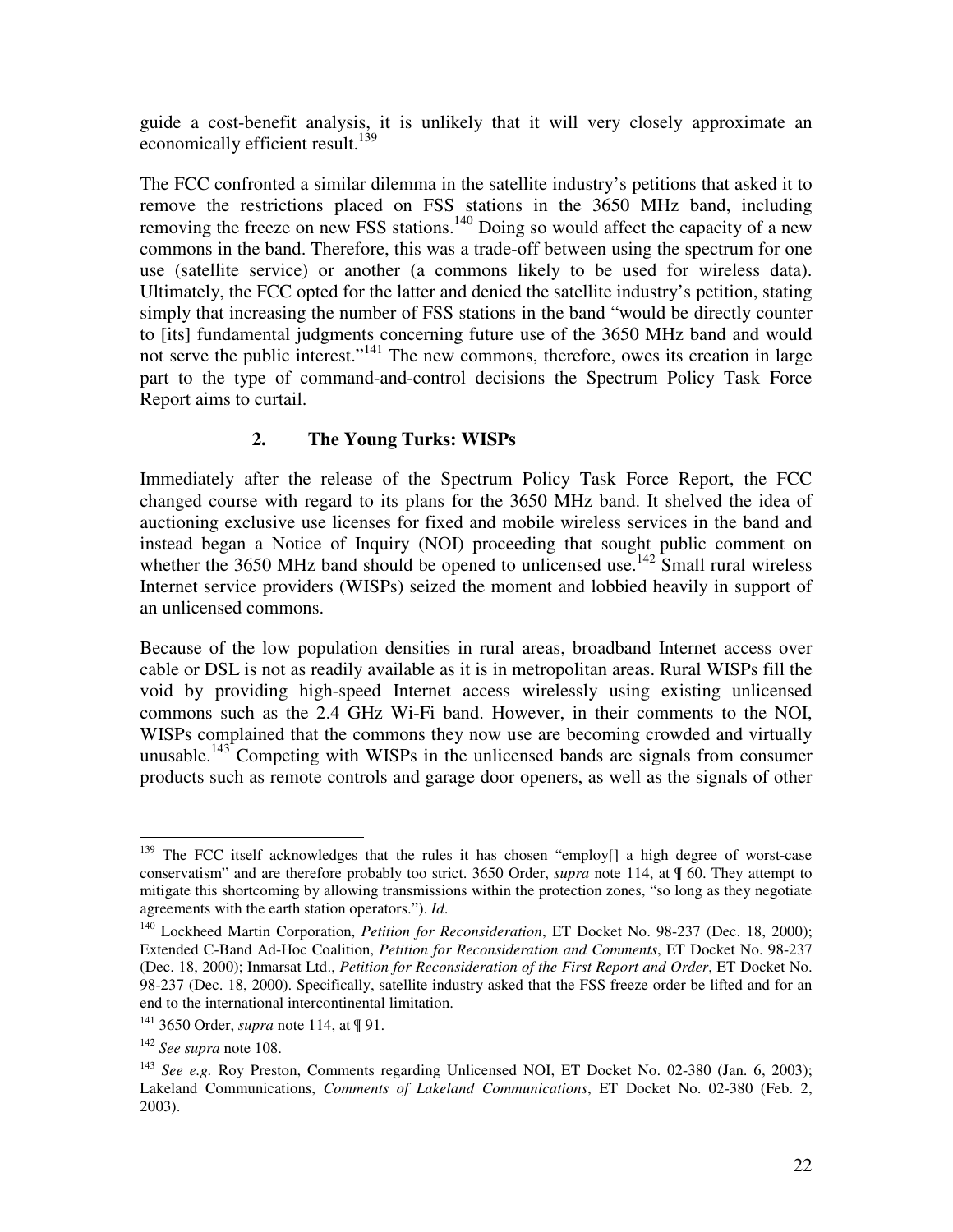WISPs.<sup>144</sup> The WISPs supported making available a new virgin commons over which to continue to provide service to their customers.

The WISPs, essentially a special interest group, got the attention of the FCC. The NOI made no mention of creating a commons for the purpose of helping spread broadband to rural areas.<sup>145</sup> However, the Notice of Proposed Rulemaking (NPRM) that followed it, and which started the process of making the 3650 MHz band into a commons, began by stating that the FCC had "tentatively conclude[d] that permitting unlicensed operation in the 3650 MHz band would foster the introduction of new and advanced services to the American public, especially in rural areas[.] $v^{146}$  The benefit of a commons to rural America was then touted throughout the NPRM so that it became the central reason why the reallocation would be in the public interest.<sup>147</sup> The final order establishing the commons did the same. 148

Allocating the 3650 MHz band for national non-exclusive licensed use, with the special purpose of assisting rural WISPs, is a trade-off that precludes other uses of the band. For example, such an allocation is arguably a choice against WISPs that wish to use the band to serve metropolitan areas.<sup>149</sup> Additionally, it can be thought of as a trade-off between making possible services that have low entry costs but also low quality of service, at the expense of services that while requiring higher up-front costs will also deliver a higher guaranteed quality of service.

For example, high-speed data transmission over unlicensed bands works today in rural areas first because those areas are not heavily congested with radio signals, and second because competing users of the unlicensed bands are few, allowing them to meet and

<sup>&</sup>lt;sup>144</sup> See e.g. Bruce Collins, Comments of VeriQik DSL, ET Docket No. 04-151 (July 1, 2004) ("We would ask that the FCC not allow use of this spectrum for general consumer products not to be limited to but including Residential Wireless Access Point, Cordless phones."); Kent Anderson, Comments of Altazip, Inc., ET Docket No. 04-151 (June 28, 2004) ("We do not encourage the use of this spectrum to be used for general consumer goods to be used in the home. Including Residential wireless access points, Cordless phones, etc.").

<sup>145</sup> *See* Unlicensed NOI, *supra* note 108.

<sup>146</sup> 3650 NPRM, *supra* note 87, at ¶ 2.

<sup>&</sup>lt;sup>147</sup> *Id.* ("This band appears particularly well suited to respond to the needs expressed by the growing number of entrepreneurial wireless internet service providers (WISPS) who are today bringing broadband services to consumers in rural areas of the United States who have many fewer choices for such services than consumers in more populated areas."); 3650 NPRM, *supra* note 87, at ¶ 18 ("We believe that the 3650 MHz band is well-suited [sic] for the provision of new and advanced services to the American public, particularly in rural areas."); *See also* 3650 NPRM, *supra* note 87, at ¶¶ 15, 32, & 43.

<sup>&</sup>lt;sup>148</sup> 3650 Order, *supra* note 114, at  $\parallel$  15 ("[T]he public interest is best served by establishing minimal regulatory barriers to encourage multiple entrants in the 3650 MHz band and to stimulate the rapid expansion of broadband services—especially in America's rural heartland.") *See also Id*. at ¶¶ 1, 2, 11, 13, 14, & 28.

<sup>&</sup>lt;sup>149</sup> It should be noted that without the economies of scale and scope afforded by nationwide network rollouts that include metropolitan areas, technology costs would likely remain high and network development could therefore be stunted.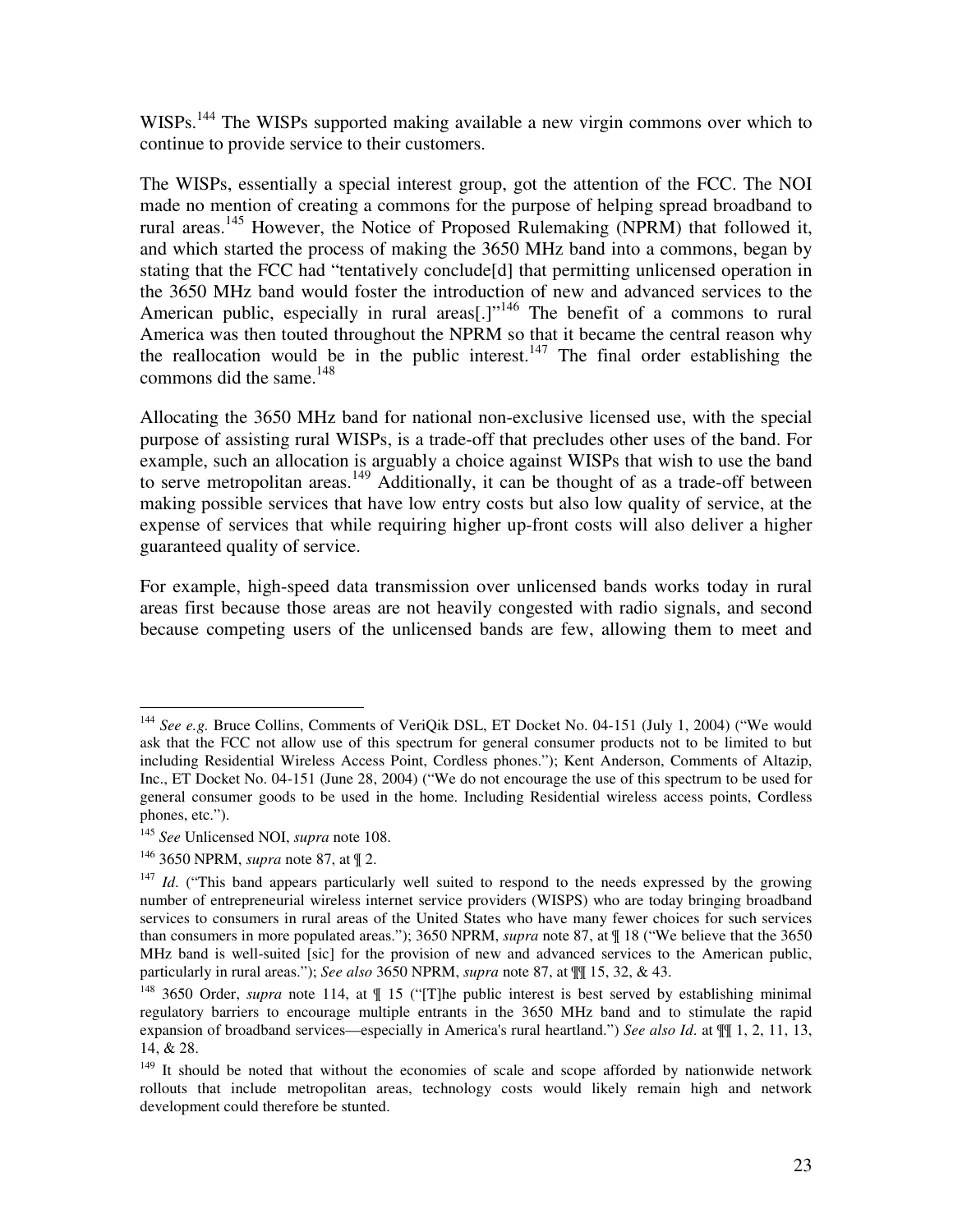coordinate their uses so as not to cause each other interference.<sup>150</sup> In contrast, however, one can expect far more users of a commons in a large metropolitan area, increasing congestion and inhibiting the ability to coordinate.<sup>151</sup> Additionally, some applications, such as voice over Internet Protocol (VoIP) and streaming video, are latency-sensitive and therefore require constant high-speed data transmission rates.<sup>152</sup> Yet inherent in the nature of a commons is the fact that high speeds cannot be guaranteed because the number of band users is virtually unrestricted and also potentially uncoordinated. Therefore, a high quality of service cannot be guaranteed for latency-sensitive applications over a commons.

In effect, then, choosing a commons allocation over an exclusive licensed allocation which *can* guarantee a certain quality of service—is a trade-off between a service that can consistently provide latency-sensitive services and one that is precluded from doing so. It is also a trade-off between rural and metropolitan wireless data services. One reason is that, as some contend, it might be impossible to effectively use a commons for wireless high-speed data in a congested metropolitan area. More importantly, however, while rural consumers might be willing to tolerate the inconvenience of slower speeds and a lower quality of service,<sup>153</sup> metropolitan WISPs must compete against the incumbent highspeed data providers—cable and DSL—which do guarantee a high quality of service standard to their customers.

On the other hand, if the FCC had chosen to allocate the 3650 MHz band not as a commons, but for exclusive licensed use, then the licensees, who would no longer face a congestion or coordination problem, would be able to offer high-speed Internet access, in both rural and congested metropolitan areas. So why would rural WISPs prefer a commons to exclusive licenses? One answer is that access to a commons would be virtually costless,<sup>154</sup> while exclusive licenses would have to be purchased at auction or a

<sup>&</sup>lt;sup>150</sup> The proprietors of rural WISPs have the opportunity to meet at a local coffee shop and amicably coordinate their spectrum uses so as not to interfere with one another.

<sup>&</sup>lt;sup>151</sup> Spectrum Policy Task Force Report, *supra* note 5, at 54 ("In large area wireless systems, it has been difficult to control mutual interference without entry and technical regulation."). Congestion in urban areas was another reason that CB radio failed. Ellen P. Goodman, *Spectrum Rights in the Telecosm To Come*, 41 SAN DIEGO L. REV. 269, 374 (2004) ("As a general matter, real-time applications cannot sustain delays in the delivery of the signal and require a high quality of service. Citizen Band (CB) radio—a real time 'unlicensed' service—ultimately failed in large part because it was inefficient and undependable in crowded regions.").

<sup>&</sup>lt;sup>152</sup> Goodman, *supra* note 151, at 374 ("The current rules controlling entry to the unlicensed bands favor services that are less vulnerable to uncontrollable interference. They disfavor real-time applications that are more vulnerable to interference and mixed use of the same spectrum. As a general matter, real-time applications cannot sustain delays in the delivery of the signal and require a high quality of service.")

<sup>&</sup>lt;sup>153</sup> Additionally, slow connections might not be a problem in rural areas where coordination to prevent congestion is more easily achieved.

<sup>&</sup>lt;sup>154</sup> Although the FCC has refrained from issuing licenses for the 3650 MHz band until it rules on the petitions for reconsideration, all FCC wireless licenses have a fee attached to them. The least expensive of these fees is \$55. Telephone Interview with Tammy Jay, Clerk, Wireless Telecommunications Bureau, FCC (Mar. 10, 2006). *See* FEDERAL COMMUNICATION COMMISSION, FCC Form 1070M: Fee Requirements for FCC Form 601 & FCC Form 1070Y: Fee Requirements for FCC Form 605 (August, 2005), available at http://wireless.fcc.gov/feesforms.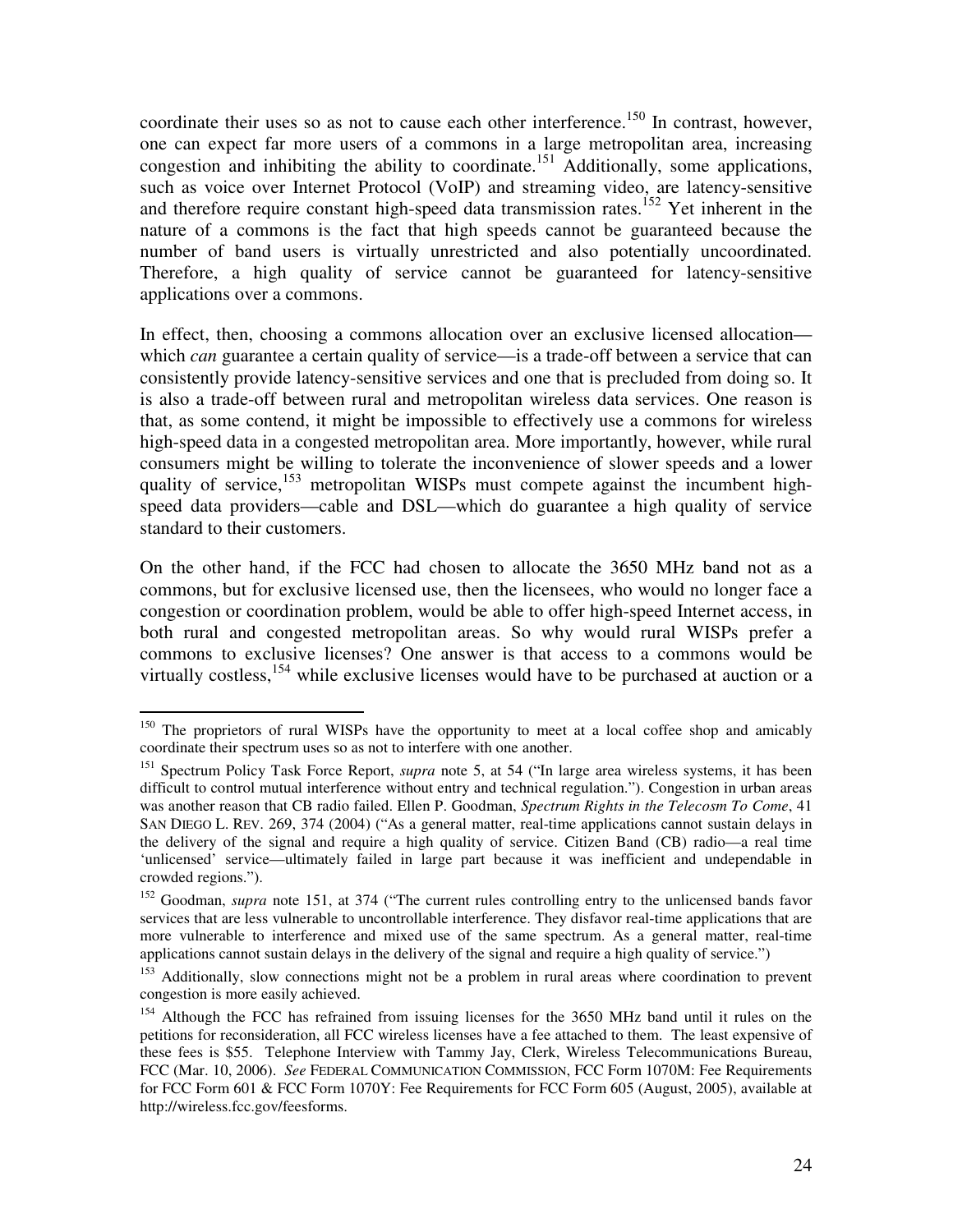secondary market.<sup>155</sup> It might therefore be rational for some parties to invest in lobbying to acquire free access, thus leading to the type of rent-seeking activity characteristic of command-and-control inefficiency.

Subsidizing rural Internet access may well be a political choice we are happy to make. However, we should recognize that doing so through policies such as those employed in the 3650 MHz Order precludes overcoming regulatory inefficiencies. While the rentseeking behavior exhibited by WISPs in the 3650 MHz proceeding might be consistent with a perception of what is "in the public interest," namely increased rural Internet access, there is little evidence that their use of the spectrum as a commons is the best use. Rather than making spectrum flexible so that market actors can put it to its optimal use, the FCC used a command-and-control process to decide which use would most be "in the public interest."

#### **3. Device Manufacturers**

Opposing the WISPs in the 3650 MHz proceeding, device manufacturers such as Intel and Motorola, as well as the larger wireless broadband industry, have lobbied for an exclusive use allocation. However the 3650 MHz band is allocated, it will be manufacturers that develop the devices to use the band. It is therefore in their best interest to support an allocation that maximizes the number of devices deployed. Nevertheless, they oppose a spectrum commons for the band and believe that only exclusive licensed use will provide the certainty needed to ensure broad investment in the band.<sup>156</sup>

In essence the FCC adopted Professor Benkler's approach to the creation of a commons. Whereas licensees (or owners) of spectrum have the incentive to maximize its utilization under an exclusive use allocation, Benkler suggests that allocating spectrum as a commons shifts the incentive to optimize spectrum use to device manufacturers:

The value of communications in an unlicensed environment is, then, measured primarily in the price of equipment capable of unlicensed operation. To maximize the value of the equipment they produce, manufacturers must maximize the value of communications their equipment makes possible for its end-users. There are two types of

<sup>&</sup>lt;sup>155</sup> It should be noted that on the other side of the debate, arguing for an exclusive licensed allocation of the 3650 MHz band, are the manufacturers of the devices that would operate in the band. This is in contrast to Prof. Benkler's suggestion that device manufacturers would benefit from unlicensed spectrum. Benkler, *Agoraphobia*, *supra* note 8, at 348. Meanwhile, incumbent wireless licensees, who Benkler predicted would oppose a commons are silent on the 3650 MHz proceeding. *Id*. at 373.

<sup>156</sup> *See e.g.* Wireless Communications Association International, *Consolidated Opposition and Comments to Petitions for Reconsideration*, ET Docket 04-151 (Aug. 11, 2005) at 4-6. Device manufacturers argue that the 3650 MHz commons as designed cannot ensure the level of interference protection necessary for "high bandwidth and low latency demanded by emerging broadband applications such as VoIP." *Id.* at 4. Because a high quality of service cannot be guaranteed over the commons, they argue, investment to provide broadband services in the band will be severely constrained. *Id*. at 4-6. Even if a certain quality of service level can be achieved, because the potential number of users of the commons is unlimited, there is no assurance that it can be maintained in the future. This lack of business certainty, manufacturers argue, will prevent significant investment in the band. *Id.* 5-6.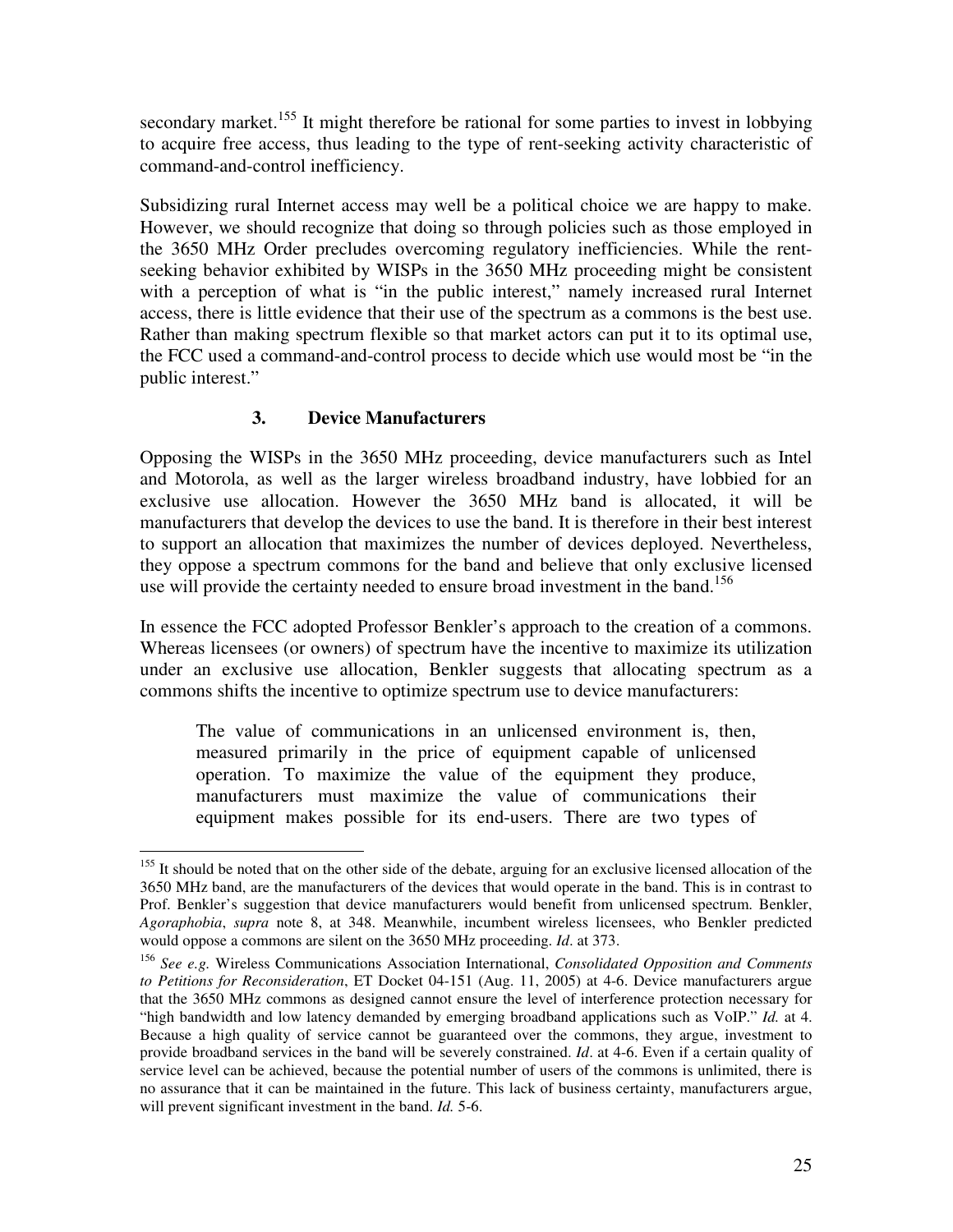investments that must be made in order to maximize the value of communications in a given range of frequencies, and which will be made by equipment manufacturers where they would have been made by spectrum owners/licensees in a privatization or licensing regime. The first type of investment involves development of standards and protocols to allow networking (secondary physical layer decisions). The second type involves investment in increasing equipment efficiency, and hence spectrum utilization efficiency, to gain an advantage over competitors in the market for equipment (primary physical layer decisions).<sup>157</sup>

Given the constraint of a commons, the idea seems to be, device manufacturers will be forced to develop efficient spectrum sharing rules and devices.

The FCC created a commons by making the 3650 MHz band open to anyone who acquires a non-exclusive license, but subject to certain usage rules. Those usage rules set some technical restrictions, including power levels and exclusion zones, but as for spectrum sharing rules, the Commission simply stated that any device "designed for use in the 3650 MHz band [must] incorporate *some type* of contention based protocol."<sup>158</sup> It explained, "We will leave it up to the industry to determine flexible and efficient methods for meeting the technical requirements we adopt herein. In particular, the industry will need to address issues such as contention-based protocols and base-station enabled mobile operations."<sup>159</sup>

The FCC has put the cart before the horse, however. The FCC has created, by fiat, a requirement for a "contention based protocol" to be employed in a commons that has a virtually unrestricted number of potential users. It then expects industry to develop within those constraints—a technology that will produce the optimal use of the spectrum.<sup>160</sup> Rather than allocating spectrum for flexible use, and allowing owners to deploy within it the most efficient sharing protocol, what the FCC has done is create a roadblock that device manufacturers must now work around. In contrast, competing spectrum licensees will always have to make the most efficient use of the spectrum they own if they are to compete successfully.

Establishing a commons will no doubt shift the incentive to optimize spectrum use to device manufacturers, but they will have to do so within rules-of-the-road arrived at through a lingering command-and-control process. These rules are the result of trade-offs and they exclude alternate uses of the spectrum. For example, the FCC decided that only base-station enabled mobile devices would be allowed to operate in the 3650 MHz

<sup>157</sup> Benkler, *Agoraphobia*, *supra* note 8, at 348.

<sup>&</sup>lt;sup>158</sup> 3650 Order, *supra* note 114, at  $\mathbb{I}$  58. Emphasis added.

<sup>159</sup> *Id*. at ¶ 49.

<sup>&</sup>lt;sup>160</sup> This might be impossible. "While WCA certainly encourages reliance on evolving radio technologies where appropriate, there is no evidence that a single protocol is available at the present time or could be developed in short order that will permit an unlimited number of non-exclusive users operating on independent systems to utilize the band in a viable manner." Wireless Communications Association International, *Petitions for Reconsideration of the Wireless Communications Association International, Inc.*, ET Docket 04-151 (June 10, 2005) at 6.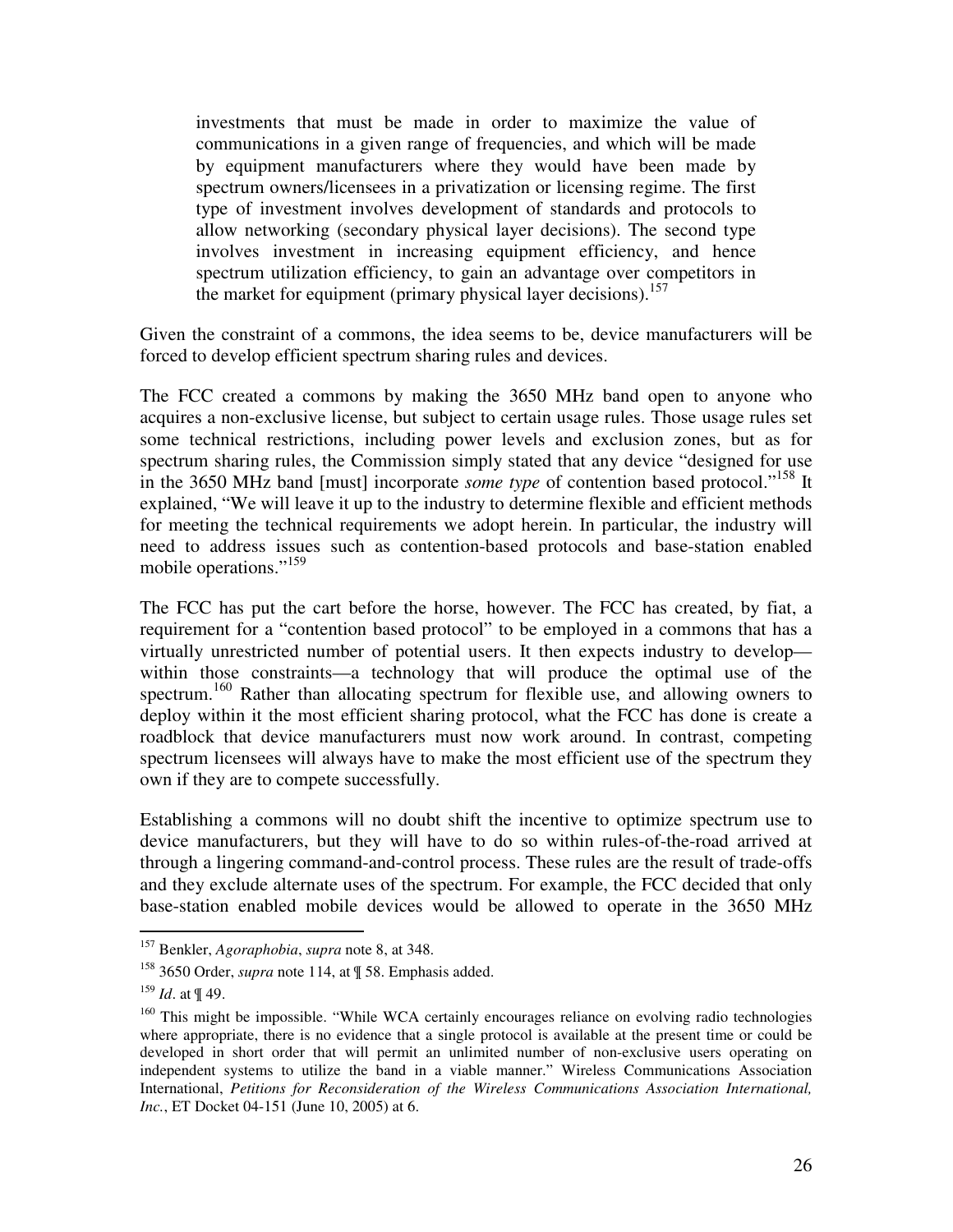band.<sup>161</sup> This means that a mobile device must first make contact with a fixed station much like a Wi-Fi enabled laptop connects with a hotspot—before it can operate.<sup>162</sup> This precludes uses of the 3650 MHz commons that could be characterized as broadcasting or mobile-to-mobile mesh communications without first contacting a base station. Also, the FCC imposed a 25 Watt EIRP power limitation on the band, which is higher than existing unlicensed bands such as Wi-Fi, but less than what would have been possible in an exclusive-licensed allocation.<sup>163</sup> Even the type of standard to be used (i.e. "contention based protocol") was specified—even if vaguely—in the FCC's Final Order.<sup>164</sup> Such a requirement prevents industry from choosing other protocols.<sup>165</sup> Therefore, although the FCC portrays the standards-setting process as an exercise of private industry (much as Professor Benkler would have it), a command-and-control process actually defines the initial contours of the sharing rules.<sup>166</sup> Device manufacturers have not been given incentives to produce efficient devices for the 3650 MHz commons and as a result we cannot expect the optimal use of the band to materialize.<sup>167</sup> For example, because manufacturers cannot capture the gains derived from designing devices that make quieter use of a spectrum commons, they will have no incentive to conserve their device's spectrum use. A viable commons requires a controller to set sharing rules; in the 3650 MHz commons the controller is the government and it has set these sharing rules through command-and-control.

#### **C. Enforcement**

Not only must a controller set sharing rules for a commons to be viable, it must also effectively enforce those rules. As Professors Weiser and Hatfield note, "In general, the FCC's regulatory tools for ensuring cooperation in the use of commons access spectrum fall into two categories: proactive requirements and reactive enforcement measures."<sup>168</sup> The former includes not just the sharing rules discussed above, but mechanisms designed to ensure those rules are observed. The latter encompasses device certification and policing the airwaves.

#### **1. Proactive Requirements**

<sup>161</sup> 3650 Order, *supra* note 114, at ¶ 51.

<sup>162</sup> *Id*.

<sup>163</sup> Industrial Telecommunications Association, *Comments of the Industrial Telecommunications Association, Inc.*, ET Docket 04-151 (July 28, 2004) at 2; Spectrum Policy Task Force Report, *supra* note 5, at 40 ("[P]roductive use of spectrum commons by unlicensed devices . . . typically requires significant regulatory limitations on device transmitter power that preclude many other technically and economically feasible spectrum uses that rely on higher-power signal propagation over longer distances, or that require greater protection from interference.").

<sup>&</sup>lt;sup>164</sup> 3650 Order, *supra* note 114, at  $\mathbb{I}$  58.

<sup>&</sup>lt;sup>165</sup> Additionally, the FCC must approve all devices that plan to operate in the band in order to certify that the protocol employed by them complies with the "contention based protocol requirement." 3650 Order, *supra* note 114, at ¶ 58. This creates a delay that might not exist in an exclusive use allocation. This also creates the possibility that a competitor will seek to delay or challenge an applicant's protocol certification.

<sup>166</sup> Weiser & Hatfield, *supra* note 40, at 128.

<sup>167</sup> *Id*. at 127.

<sup>168</sup> *Id*. at 122.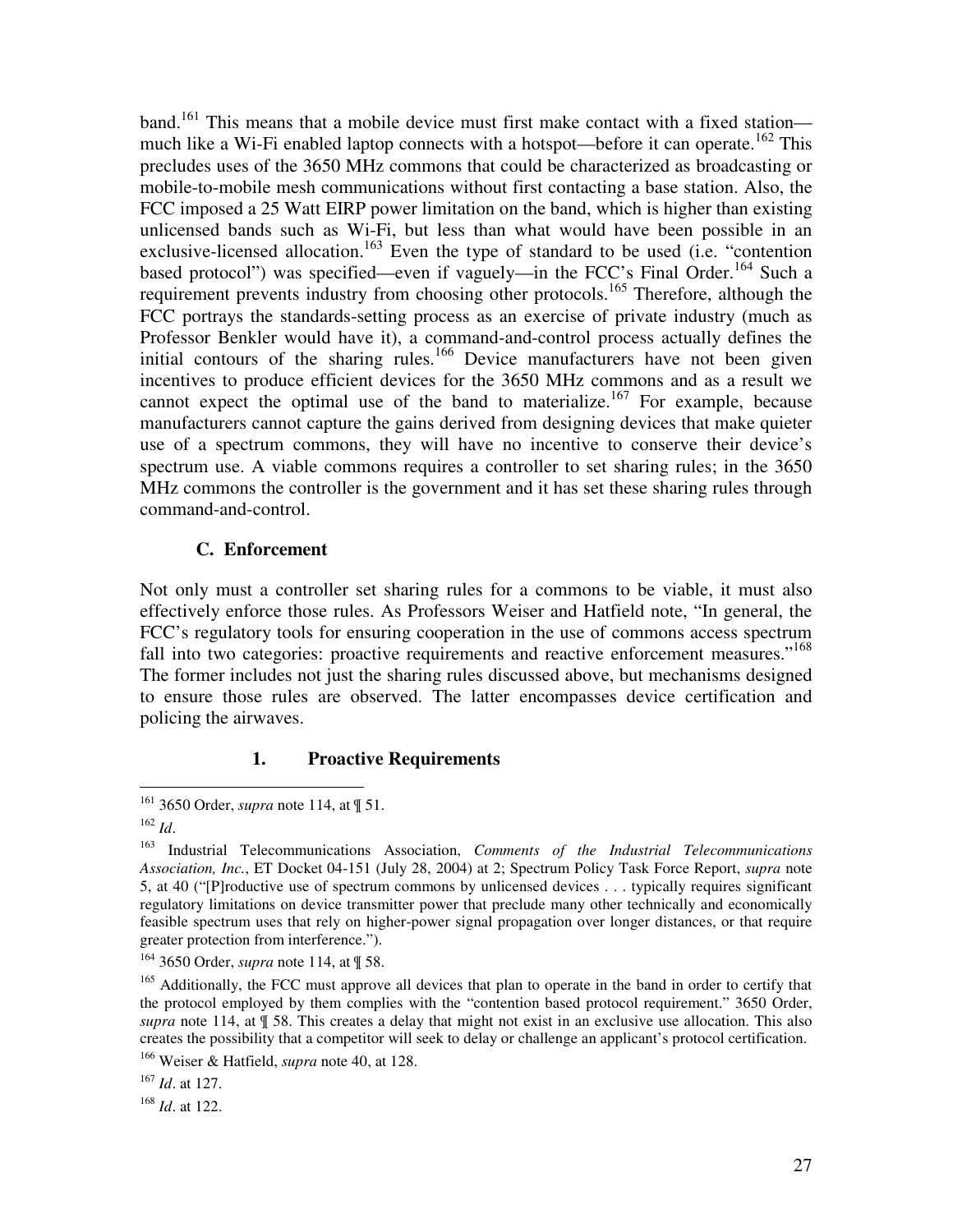Just as a controller sets and enforces rules in a commons, a licensee manages sharing capacity within exclusively licensed spectrum. For example, a wireless telephone company that has exclusive use of a block of spectrum coordinates sharing of that spectrum by its many customers so that they do not interfere with each other. It does so by setting rules-of-the-road for its network and by internally enforcing those rules. Because the firm internalizes the costs of any failure in enforcement, it seeks the optimal level of enforcement. In contrast, enforcement in a commons is a public good and will generally be sub-optimally provisioned.<sup>169</sup>

Devices operating in traditional unlicensed bands must accept any interference they encounter; in effect there is no enforcement. Many unlicensed applications—such as Wi-Fi and Bluetooth—are nonetheless viable because they are by and large deployed in relatively small spaces that are controlled privately by one party—whether it is a home, a coffee shop, or a university campus.<sup>170</sup> Because these parties control their physical domains through private property rights, they can control and coordinate use of the unlicensed spectrum in their space so as to minimize interference.<sup>171</sup> In this sense, users of unlicensed spectrum provide their own enforcement within their physical domains because they internalize the costs and benefits of that enforcement. When an unlicensed (or non-exclusive licensed) use of the band extends beyond a privately controlled domain, the benefits of enforcement are no longer internalized by one party.

In the 3650 MHz band, the FCC tries to have its cake and eat it too. The Commission seems to understand that if devices in a large area commons are required to accept any interference, then there will be a race to the bottom because users will have little incentive to restrain their use, much as was the case with CB radio. On the other hand, an exclusive licensed approach is out of the question because it is a commons they are trying to craft. So, it created a non-exclusive licensed allocation that, while not guaranteeing licensees a right to be free from interference, does impose on them an obligation to cooperate with every other licensee.<sup>172</sup> In relevant part, the rules state that "[l]icensees of stations suffering or causing harmful interference are expected to cooperate and resolve this problem by mutually satisfactory arrangements."<sup>173</sup> There is no indication, however, of how this obligation will be policed or enforced.

Additionally, the rules adopted require that "[a]ll applicants and licensees . . . cooperate in the selection and use of frequencies in the 3650-3700 MHz band in order to minimize the potential for interference and make the most effective use of the authorized

<sup>169</sup> *Id*. at 115; Hazlett, *Spectrum Tragedies*, *supra* note 24, at 270.

<sup>170</sup> Hazlett, *Wireless Craze*, *supra* note 24, at 508; Spectrum Policy Task Force Report, *supra* note 5, at 39- 41 (explaining that a commons approach is best suited for short-distance communications in which an exclusive use models might present high transactions costs).

 $171$  Physical property rights mitigate the open access element inherent in unlicensed spectrum.

<sup>&</sup>lt;sup>172</sup> 3650 Order, *supra* note 114, at  $\llbracket$  16. "While terrestrial licensees in this band will not have interference protection rights of primary, exclusive use licensees, the licensing scheme imposes on all licensees the mutual obligation to cooperate and avoid harmful interference to one another." *Id*. at ¶ 29.

<sup>&</sup>lt;sup>173</sup> *Id.* at 44, codified at 47 C.F.R. § 90.1319(c).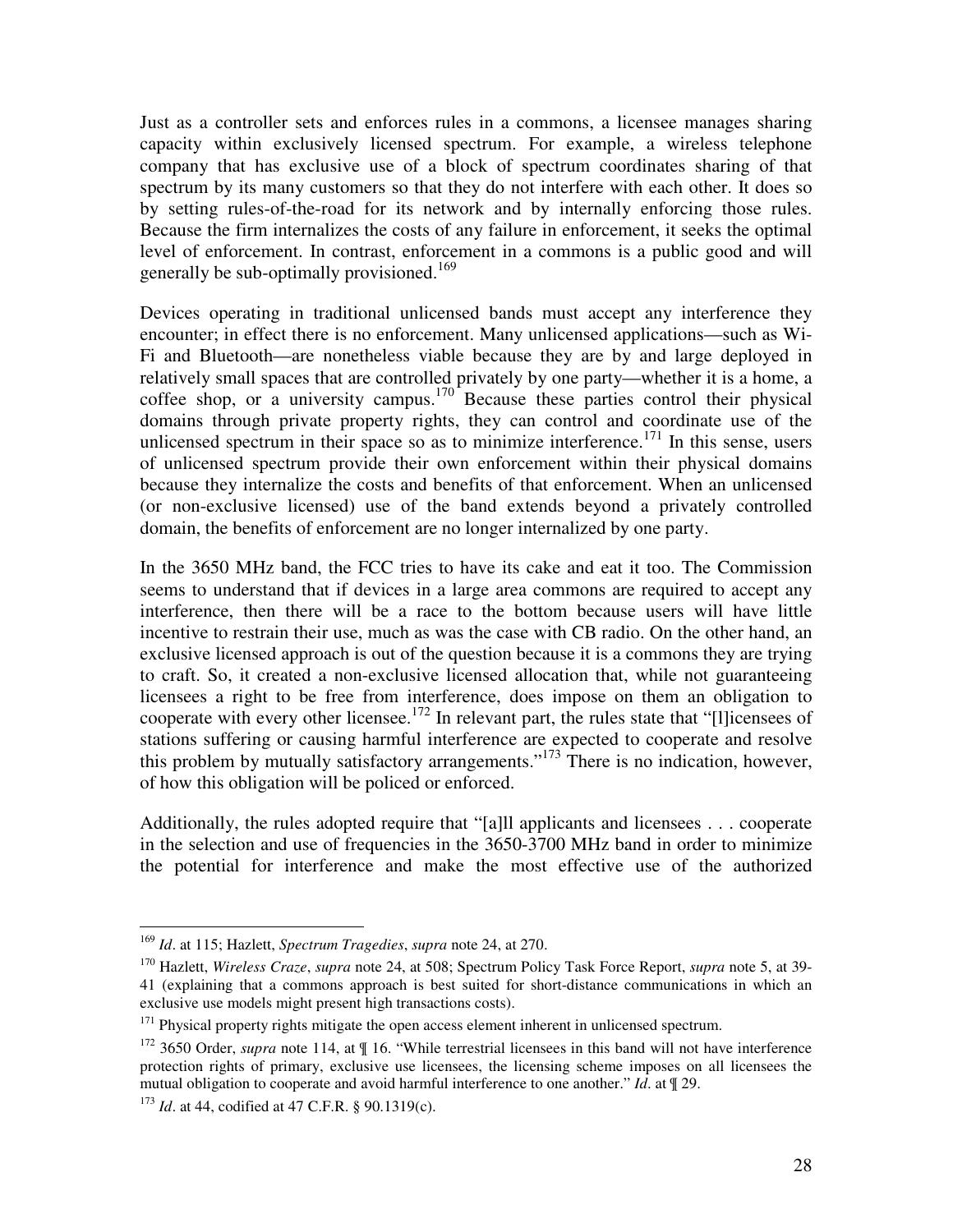facilities."<sup>174</sup> In other words, the FCC is mandating the sort of face-to-face cooperation WISPs engage in today in low congestion areas. To facilitate this, the rules require that "all licensees register[] their fixed and base stations in a common data base [sic]" before beginning operation. 175 The rules state that "[l]icensees *should* examine this database before seeking station authorization, and *make every effort* to ensure that their fixed and base stations operate at a location, and with technical parameters, that will minimize the potential to cause and receive interference."<sup>176</sup>

While the FCC does not explain what it means to "make every effort to . . . minimize the potential to cause and receive interference,"<sup>177</sup> or to be "expected to cooperate and resolve [harmful interference problems]," 178 such mandates are likely to result in either too much or too little enforcement, but certainly not the optimal amount because no one internalizes the costs and benefits of enforcing coordination.

If the rules do in fact require that *every* possible effort be made to avoid interference, then there will be too much enforcement.<sup>179</sup> New entrants will be forced to take all feasible steps to avoid interference to protect incumbents in the band—even economically untenable steps. This would likely result in less entry than might otherwise be the case and thus inefficient use of the band. Additionally, because the obligation is mutual, initial entry might be reduced. Potential initial entrants will be wary of a requirement that forces them to spend resources to accommodate every subsequent new entrant. On the other hand, there might be too little enforcement if these vague coordination requirements are interpreted loosely. If that were the case, the result would be tragedy because a user's incentive would be to maximize her own use without concern for the efficient use of the commons as a whole. It is difficult to imagine any substantial private investment in communications networks that rely on this spectrum as long as there is such pervasive uncertainty.

178 *Id*.

<sup>&</sup>lt;sup>174</sup> *Id.* at 44, codified at 47 C.F.R. § 90.1319(c).

<sup>&</sup>lt;sup>175</sup> *Id*. at ¶ 16. The FCC's new rules provide: "The 3650-3700 MHz band is licensed on the basis of nonexclusive nationwide licenses. Nonexclusive nationwide licenses will serve as a prerequisite for registering individual fixed and base stations. A licensee cannot operate a fixed or base station before registering it under its license." 47 C.F.R. § 90.1305.

<sup>&</sup>lt;sup>176</sup> 3650 Order, *supra* note 114, at 44, codified at 47 C.F.R. § 90.1319(c) (emphasis added).

<sup>177</sup> *Id*.

<sup>179</sup> Weiser & Hatfield, *supra* note 40, at 104 ("[I]f the FCC institutes overly restrictive regulations of commons access spectrum, it may risk sacrificing some of the benefits of commons access spectrum and allow such spectrum to fall prey to some of the failings of the legacy command and control model."); Intel et al., *Petition for Reconsideration of Intel Corporation, Redline Communications, Inc., Alvarion, Inc.*, ET Docket No. 04-151 (June 10, 2005) at 9 ("Interpreted most strictly, the rule could require new entrants to take all technically feasible actions to avoid interference – even if such actions would be economically impracticable.").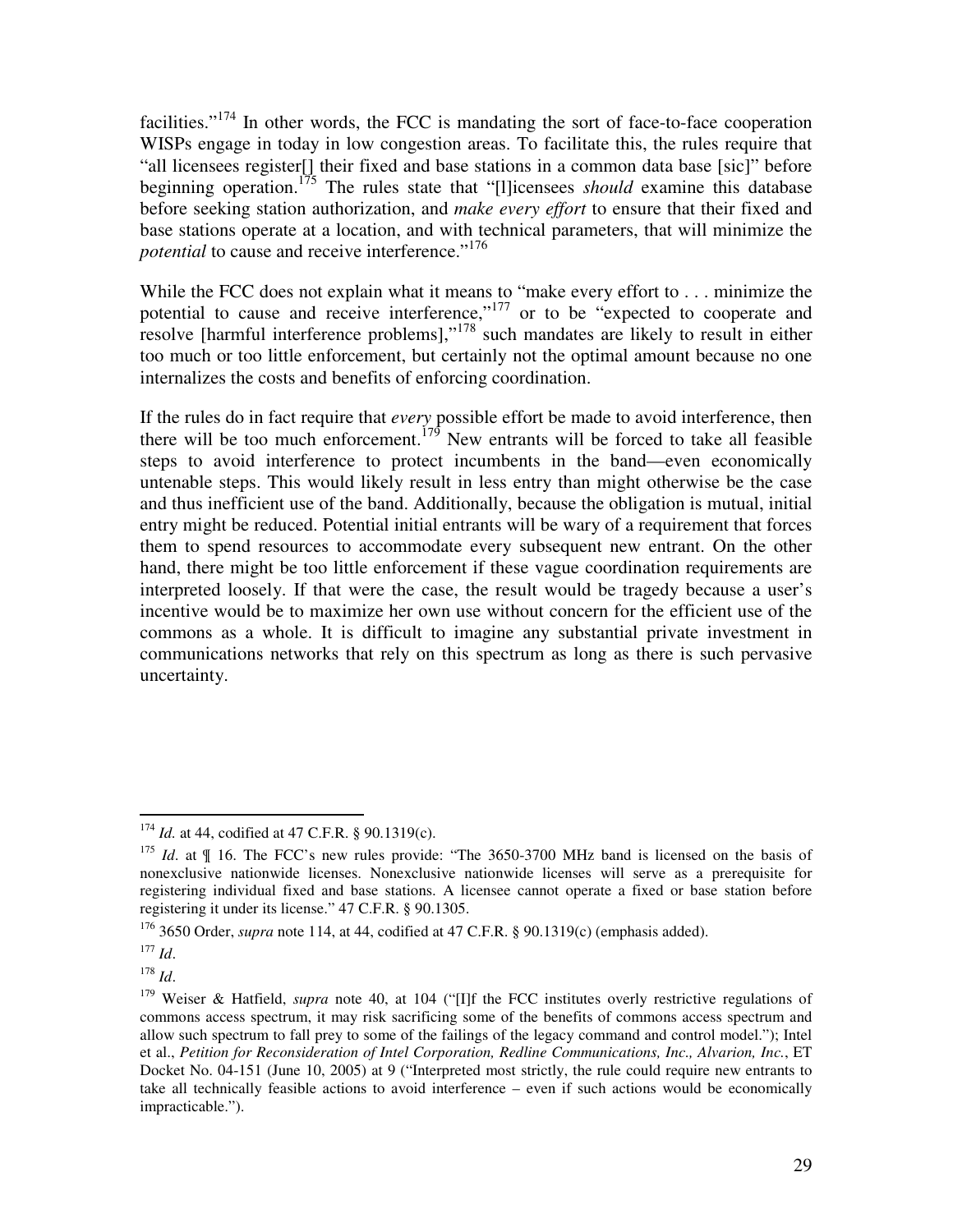#### **2. Reactive Enforcement Measures**

Even assuming that the FCC can clarify the rules so that they are able to yield the best use of the band, the Commission must then ensure that it polices the commons and punishes those that violate the rules. Unlike licensees or owners in an exclusive use regime, users of the 3650 MHz band do not have a right to be free from interference and thus no clear legal recourse in case of interference.<sup>180</sup> While users may be able to complain to the FCC if other users are not observing the band's rules, all enforcement falls on the shoulders of the FCC.

As noted earlier, proponents of a spectrum commons often analogize their proposed scheme to the highway system.<sup>181</sup> As Professor Lessig put it,

[T]he spectrum-as-commons model does not assume no role for the government. The role of government, however, would be much less invasive than under the current regulatory regime. The government does decide who gets to drive on the highways; it doesn't sell off a right to drive on the highways; it simply makes sure that the devices that are used on the highway are certified as safe. 182

However, safety inspection is not the extent of rule enforcement on the highways; certification only ensures that proactive requirements are initially observed and that is only half the job. What Lessig does not take into account is that government also employs reactive enforcement measures in the form of police. Because enforcement of the rules on a highway is a public good, scads of highway patrol must be employed by the states to supply it. We must not forget that the highway system is accompanied by large administrative costs. If designating spectrum as a commons—as was done in the 3650 MHz band—requires expanding the FCC's enforcement responsibilities and capabilities, then that is hardly reducing the invasiveness of government.

Alternatively, it may be the case, as with CB radio, that enforcement will be underprovisioned. As Professors Weiser and Hatfield note, "Although the FCC's Chief Engineer has indicated that the agency intends to 'get serious' about unauthorized use of commons access spectrum and will 'go after abusers of unlicensed spectrum,' neither its relevant rules nor its enforcement apparatus are set up to do this job."<sup>183</sup>

## **Conclusion**

A commons is not a third way for spectrum management. It can exist with either a private controller or a government controller. Although they portray their model as an alternative to the existing regulatory system and its inefficiencies, proponents of a spectrum commons in the legal literature ultimately advocate for government control. The 3650

<sup>180</sup> 3650 Order, *supra* note 114, at ¶ 29.

<sup>181</sup> *See supra* note 42.

<sup>&</sup>lt;sup>182</sup> LAWRENCE LESSIG. THE FUTURE OF IDEAS 83 (2002).

<sup>183</sup> Weiser & Hatfield, *supra* note 40, at 129-30.